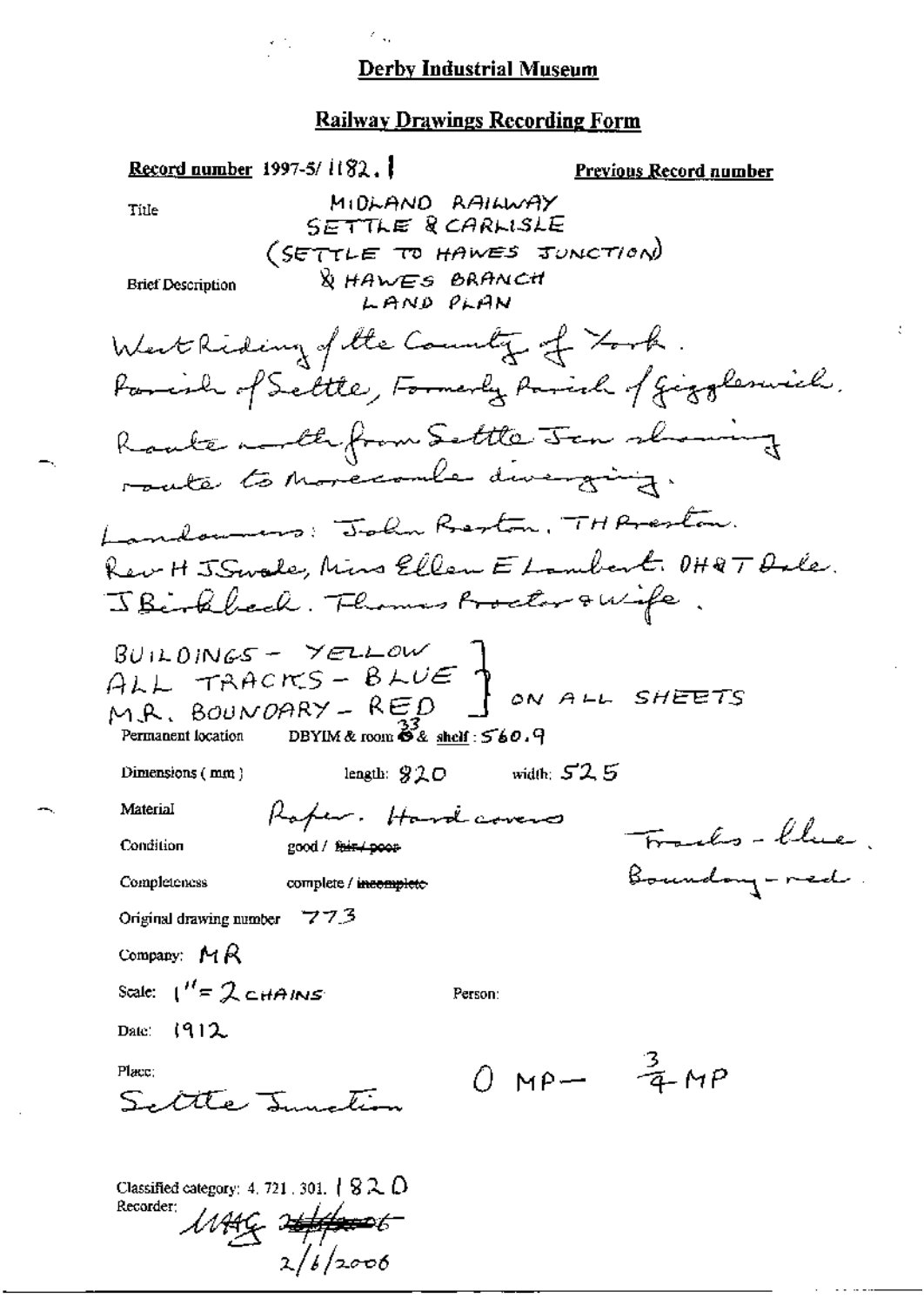#### **Railway Drawings Recording Form**

Record number 1997-5/ $1182.2$ Previous Record number MIDLANO RAILWAY<br>SETTLE RCARLISLE Title (SETTLE TO HAWES JUNCTION) & HAWES BRANCH **Brief Description** LAND PLAN West Riding of the County of York<br>Fariah of Settle, Formarly Parch of Giggleswick Route across country Landswars: John Berkbeck. Thomas Booker Onife. Jane Presten. Rev Hoxxarth John Swale. 33<br>DBYIM & room  $\#$  & shelf:  $560.9$ Permanent location Dimensions (mm) length:  $920$  width:  $525$ Material Raper. Hardcovers Tomala - blue Condition good / frin / poor Boundary-red Completences complete / incomplete Original drawing number 773 Company:  $M R$ Scale:  $1'' = 2$  cHAINS Person: Date:  $1912$ .  $\frac{3}{4}$  MP-  $\frac{1}{2}$  MP Place:

Classified category: 4, 721, 301,  $\angle$   $\angle$   $\angle$   $\triangle$   $\triangle$ Recorder:

 $11449$   $\frac{1}{6}$   $\frac{1}{20000}$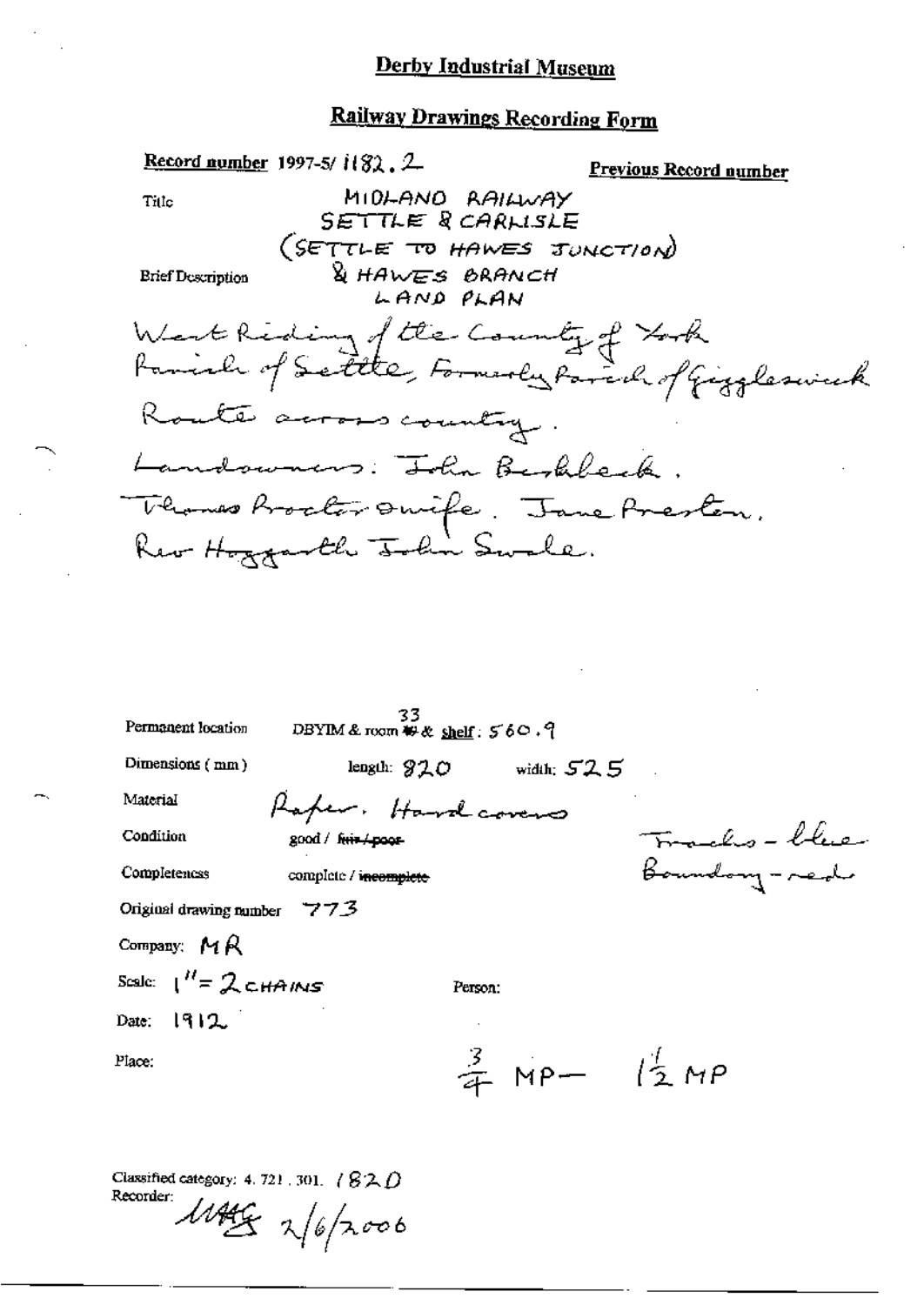Record number 1997-5/ $1182.3$ <u>Previous Record number</u> MIDLAND RAILWAY **Title** SETTLE & CARLISLE (SETTLE TO HAWES JUNCTION) & HAWES BRANCH **Brief Description** LAND PLAN West Riding of the County of York family of Settle, Formerly Parcel of Gigglemich. Route through Settle Station with redings. Adjacent made obuildings. Lambournes: Rew HJ Strale. Miss Sutcliffe. Settle RDC. Tranters of Horton in Ribbles dale Free growing Seland. William Dowson. Flores Birkbeck. Jane Respect. GStansfield. Mogaret Bollerd. Mary Haroldery, John Haroldey. 33 DBYIM & room  $\mathbf{R}$  & shelf:  $560 \cdot 9$ Permanent location Dimensions  $(mn)$ length:  $920$ width:  $52.5$ Material Raper. Hardcovers Trachs-blue Condition good / fair / poor Completeness complete / incomplete Baundary-red Original drawing number 7773 Beichdigs-gellow Company: MR Scale:  $1'' \approx 2$  CHAINS Person: Date:  $1912$  $1/2$  MP-  $24$  MP Place: Settle Station Classified category: 4, 721, 301,  $\ell$  3 2,  $D$ Recorder:  $M_{44}$   $2/6/2006$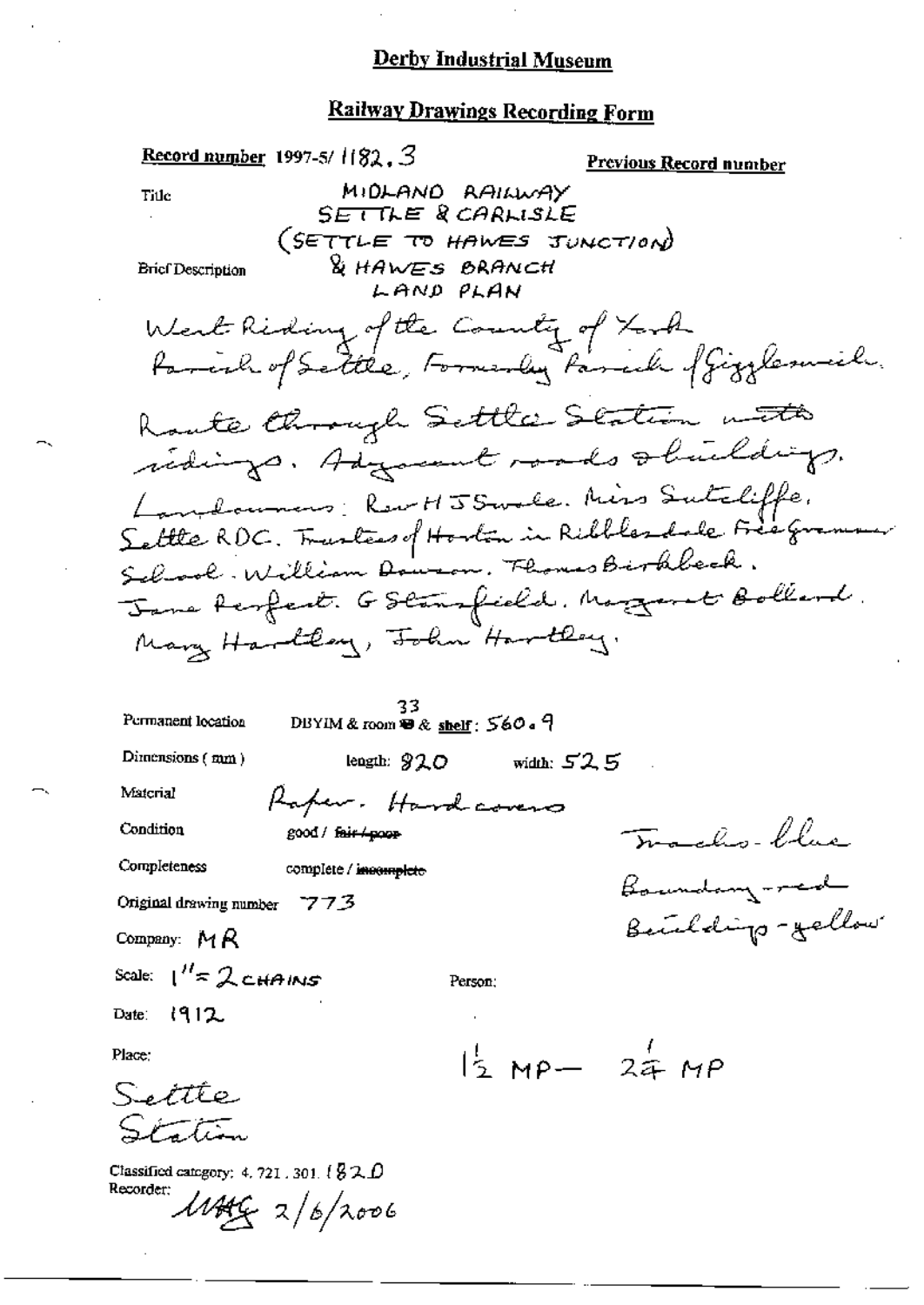#### **Railway Drawings Recording Form**

Record number 1997-5/1182.4 **Previous Record number** MIDLAND RAILWAY **Title** SETTLE & CARLISLE (SETTLE TO HAWES JUNCTION) & HAWES BRANCH **Brief Description** LAND PLAN West Riding of the County of York. Parish of Languliffe, Formerly Parish of Giggleswick Route terragh countryside. Landonners: Rev HJ Smale. Jone Respect John Beston, Heator Christie, Trustees of Austrial Salval.

| Permanent location            | 35.<br>DBYIM & room $\oplus$ & shelf: 560.9 |         |                             |                             |  |
|-------------------------------|---------------------------------------------|---------|-----------------------------|-----------------------------|--|
| Dimensions $(mm)$             |                                             |         | $length: 820$ width: $52.5$ |                             |  |
| Material                      | Raper. Hardcovers                           |         |                             |                             |  |
| Condition                     | good / fair poor                            |         |                             |                             |  |
| Completeness                  | complete / incomplete                       |         |                             | Franks-blue<br>Boundary-red |  |
| Original drawing number $773$ |                                             |         |                             |                             |  |
| Company: $MR$                 |                                             |         |                             |                             |  |
| Scale: $1'' \approx 2$ CHAINS |                                             | Person: |                             |                             |  |
| Date: $1912$                  |                                             |         |                             |                             |  |
| Place:                        |                                             |         |                             | $24$ -MP- $3 MP$            |  |
|                               |                                             |         |                             |                             |  |

Classified category: 4, 721, 301,  $\{Q \gtrsim \bigcap$ Recorder:

 $\frac{\mu}{\mu}$  x/b/2006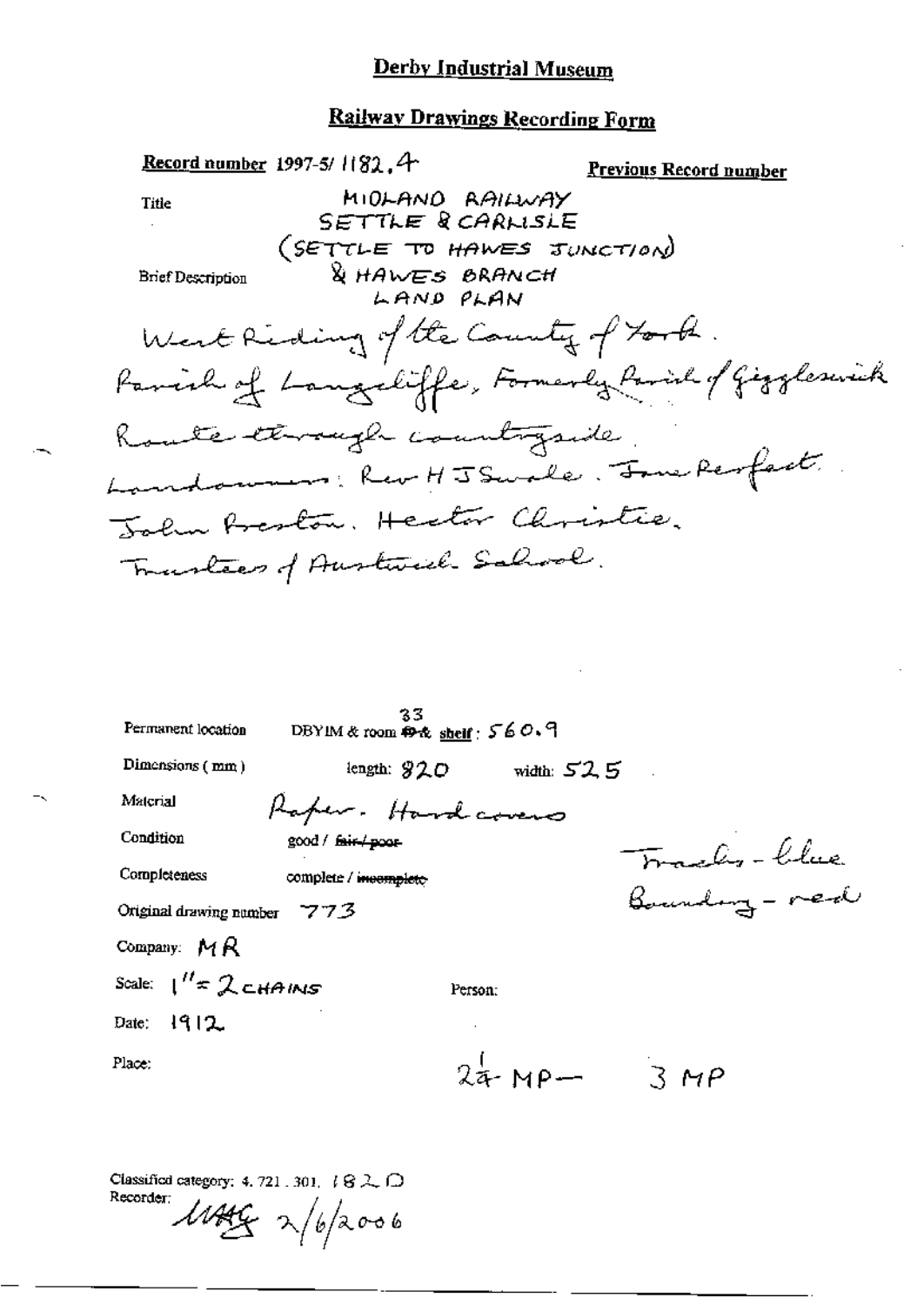Record number 1997-5/ $1182.5$ Previous Record number MIDLAND RAILWAY Title SETTLE & CARLISLE (SETTLE TO HAWES JUNCTION) & HAWES BRANCH **Brief Description** LAND PLAN West Reding of the County of Took Parial of Langeliffe, Formerly Parish offizjemich<br>Parial of Strough Stainford with redig for Crower Line Co's Quarry & Kilns. Landowners! Rev George Barber Paley. John Preston. Mary & WA Stackhouse. Thomas Brown. 33 Permanent location DBYTM & room  $#$  & shelf:  $560.9$ Dimensions (mm) length:  $920$  width:  $525$ Material Rafer. Hardcovers Frachs-blue Condition good / fair /-poor-Completeness Boundary - red complete / incomplete Original drawing number 773 Company: MR Scale:  $1'' = 2c$ HAINS Person: Date: 1912.  $3MP - 32MP$ Place: Stainfard Classified category: 4, 721, 301,  $/$   $/$   $/$   $/$ Recorder:  $\frac{\mu}{3}$  x/6/2006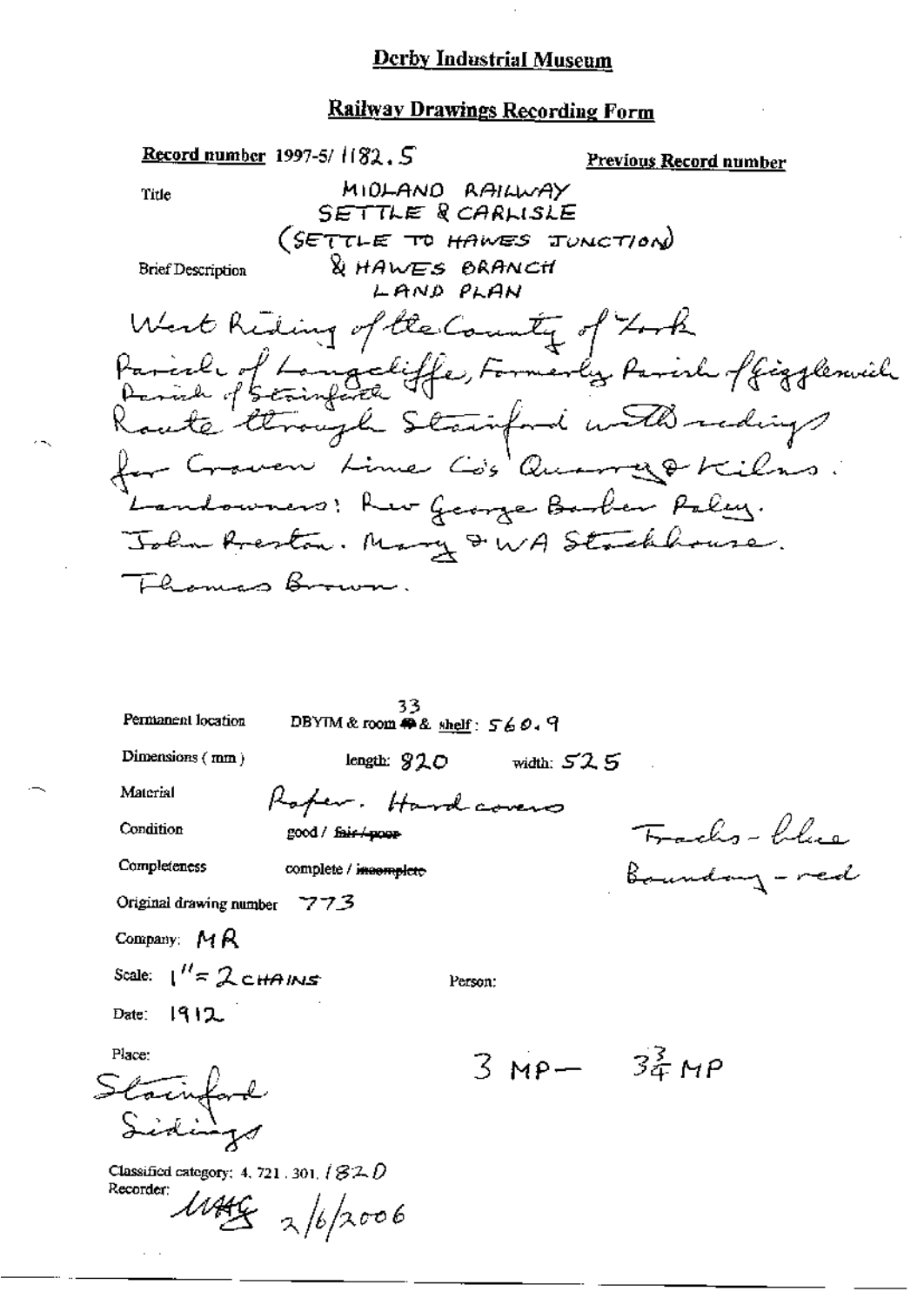|                                                         | Record number 1997-5/ $1182.6$                 |                                      | <u>Previous Record number</u>                                                   |
|---------------------------------------------------------|------------------------------------------------|--------------------------------------|---------------------------------------------------------------------------------|
| Title                                                   |                                                | MIDLAND RAILWAY<br>SETTLE & CARLISLE |                                                                                 |
|                                                         |                                                | (SETTLE TO HAWES JUNCTION)           |                                                                                 |
| <b>Brief Description</b>                                |                                                | & HAWES BRANCH<br>LAND PLAN          |                                                                                 |
|                                                         |                                                | West Riding of the County of York    |                                                                                 |
|                                                         |                                                |                                      | Parcia of Stainforth. Parish of Langueliffe                                     |
|                                                         |                                                | Koute including Stainforth Tumel.    |                                                                                 |
|                                                         |                                                |                                      |                                                                                 |
|                                                         |                                                |                                      | Landowners Thomas Brown. John Sharp.<br>Many DWA Stack house. Climbopher Brown. |
|                                                         | JHForter. Many Armisteni.                      |                                      |                                                                                 |
|                                                         |                                                |                                      |                                                                                 |
|                                                         |                                                |                                      |                                                                                 |
| Permanent Iocation                                      | 33<br>DBYIM & room <sup>輸出</sup> shelf: 560, 9 |                                      |                                                                                 |
| Dimensions (mm)                                         |                                                | length: $920$ width: $525$           |                                                                                 |
| Material                                                | Raper. Hardcovers                              |                                      |                                                                                 |
| Condition                                               | good / f <del>air/poor</del>                   |                                      | ordro- blue:                                                                    |
| Completeness                                            | complete / incomplete                          |                                      | undony - red                                                                    |
| Original drawing number $773$                           |                                                |                                      |                                                                                 |
| Company: $M/R$                                          |                                                |                                      |                                                                                 |
| Scale: $1'' \approx 2$ cHAINS                           |                                                | Person:                              |                                                                                 |
| Date: $1912$                                            |                                                |                                      |                                                                                 |
| Place:<br>Stainforth                                    |                                                | $3\frac{3}{4}$ MP- $4\frac{1}{2}$ MP |                                                                                 |
| Classified category: 4, 721, 301, $\pm 82$<br>Recorder; | $\text{MAG}$ 2/6/2006                          |                                      |                                                                                 |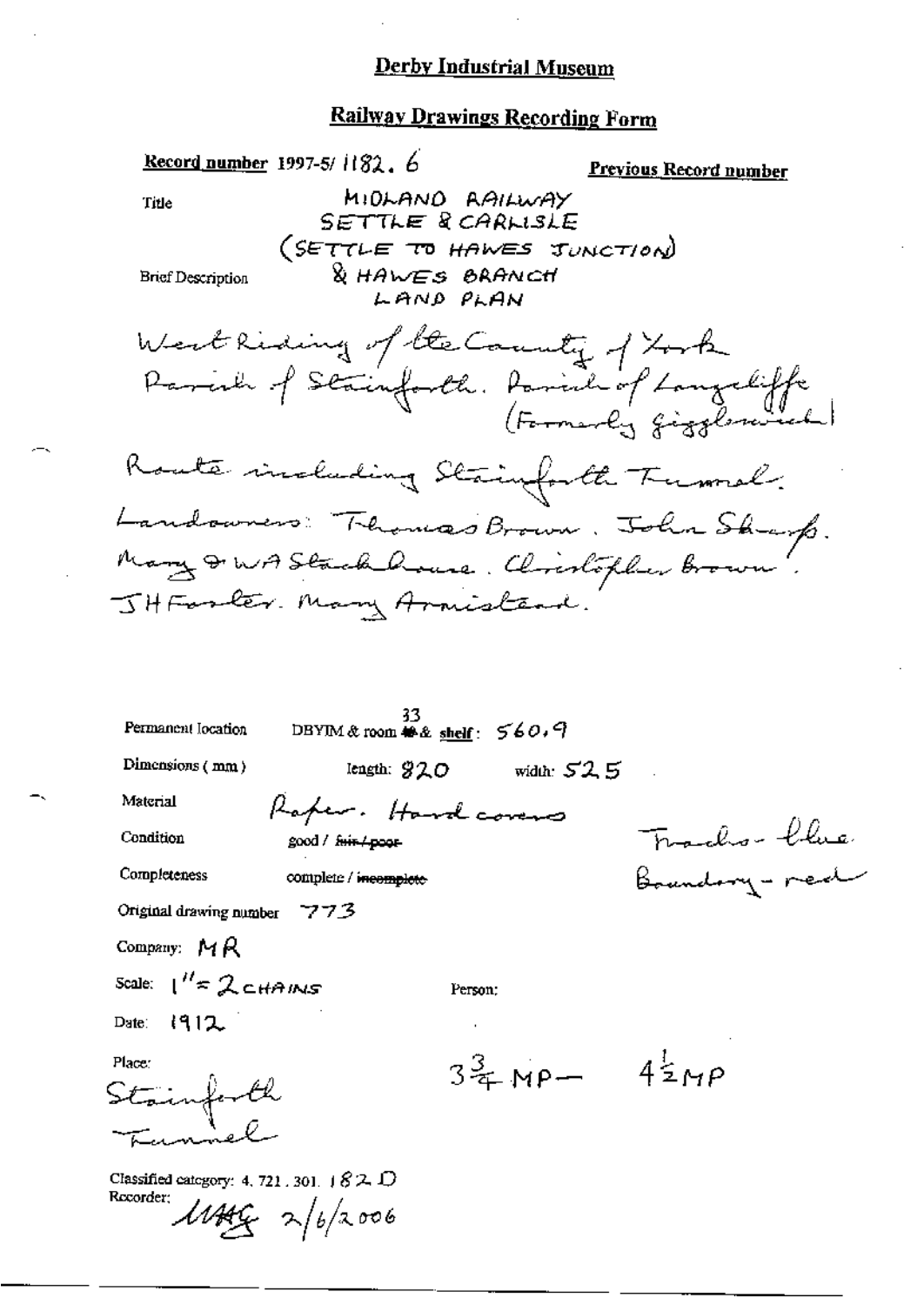# Railway Drawings Recording Form

|                                | Record number 1997-5/1182 . 7                                                         | <u>Previous Record number</u>                        |
|--------------------------------|---------------------------------------------------------------------------------------|------------------------------------------------------|
| Title                          | MIDLAND RAILWAY<br>SETTLE & CARLISLE                                                  |                                                      |
|                                | (SETTLE TO HAWES JUNCTION)                                                            |                                                      |
| <b>Brief Description</b>       | <b>WHAWES BRANCH</b>                                                                  |                                                      |
|                                | LAND PLAN                                                                             |                                                      |
|                                | West Reding of the Country of York                                                    |                                                      |
|                                |                                                                                       | Paresh of Stainforth, Formerly Parcil of Gizzleswick |
|                                |                                                                                       | Route through countryside passing over               |
| River Ribble.                  |                                                                                       |                                                      |
|                                | Landowners: Many Amisterd.                                                            |                                                      |
|                                | Janes Holliday Foster. James Foster.                                                  |                                                      |
|                                |                                                                                       | Sir Nelson Ryaroft: Fames Robert & Foster Metalfe.   |
|                                |                                                                                       |                                                      |
|                                |                                                                                       |                                                      |
|                                |                                                                                       |                                                      |
| Permanent location             | 33.<br>$DBYIM$ & room $\mathbf{A}$ & $\mathbf{shelf}$ : $\mathbf{560}$ . $\mathbf{1}$ |                                                      |
| Dimensions (mm)                | length: $920$ width: $525$                                                            |                                                      |
| Material                       | Raper. Hardcovers                                                                     |                                                      |
| Condition                      | good / <del>fair / pour</del>                                                         |                                                      |
| Completeness                   | complete / incomplete                                                                 | Fracho-blue<br>Boundary-red                          |
| Original drawing number        | 773                                                                                   |                                                      |
| Company: $MR$                  |                                                                                       |                                                      |
| Scale: $1'' \approx 2$ c HAINS | Person:                                                                               |                                                      |
| 1912<br>Date:                  |                                                                                       |                                                      |
| Place:                         | $44$ MP $-$                                                                           | $54^{\circ}$ MP                                      |

Classified category: 4, 721, 301, 18ス〇 Recorder:  $1446$  2/6/2006

 $\sim$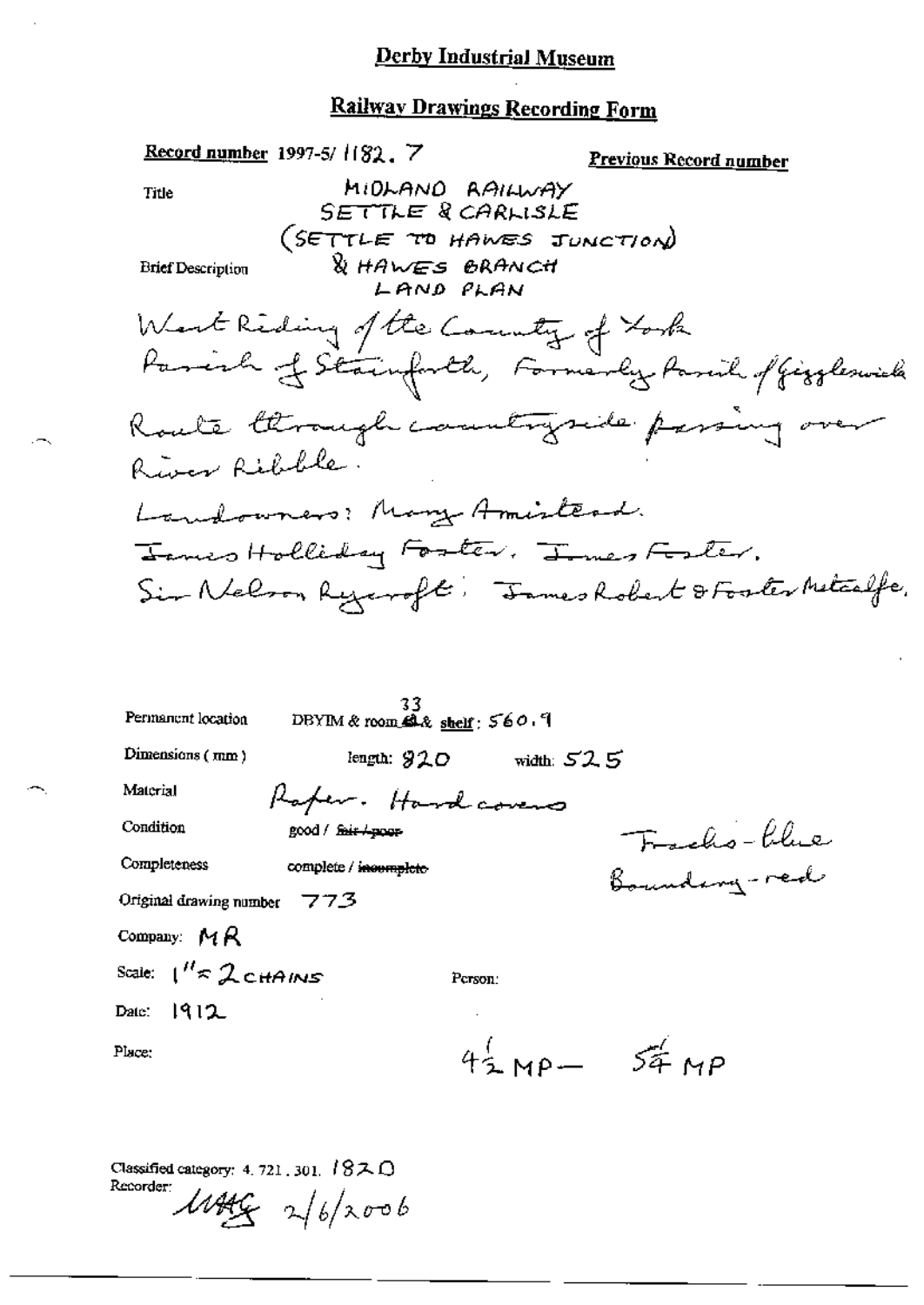#### **Railway Drawings Recording Form**

Record number 1997-5/ $i(32.5)$ Previous Record number MIDLAND RAILWAY Title SETTLE RCARLISLE (SETTLE TO HAWES JUNCTION) & HAWES BRANCH **Brief Description** LAND PLAN West Reding of the Country of York Parcial of Stainford. Parish of Horton in Ribblesdale. Route through countrysice with road bridge over milway & river Ribble. Landowners: Christopher Brown Sir Nelson Ryangto. Christopher Deighton. John Slinger. MPSlinger. 33 DBYIM & room  $\otimes \otimes$  shelf:  $560.9$ Permanent location Dimensions (mm) length:  $920$  width:  $525$ Material Raper. Hardcovers Franks- Chie Condition good / fuir / poor Completeness complete / incomplete Boundary-red Original drawing number 7773 Company:  $M R$ Scale:  $1^H = 2$  CHAINS Person: Date: 1912  $54$ MP-  $6MP$ Place: Helwith Bredge

Classified category: 4, 721, 301. $(32 \Omega)$ Recorder:  $1449922/6/2006$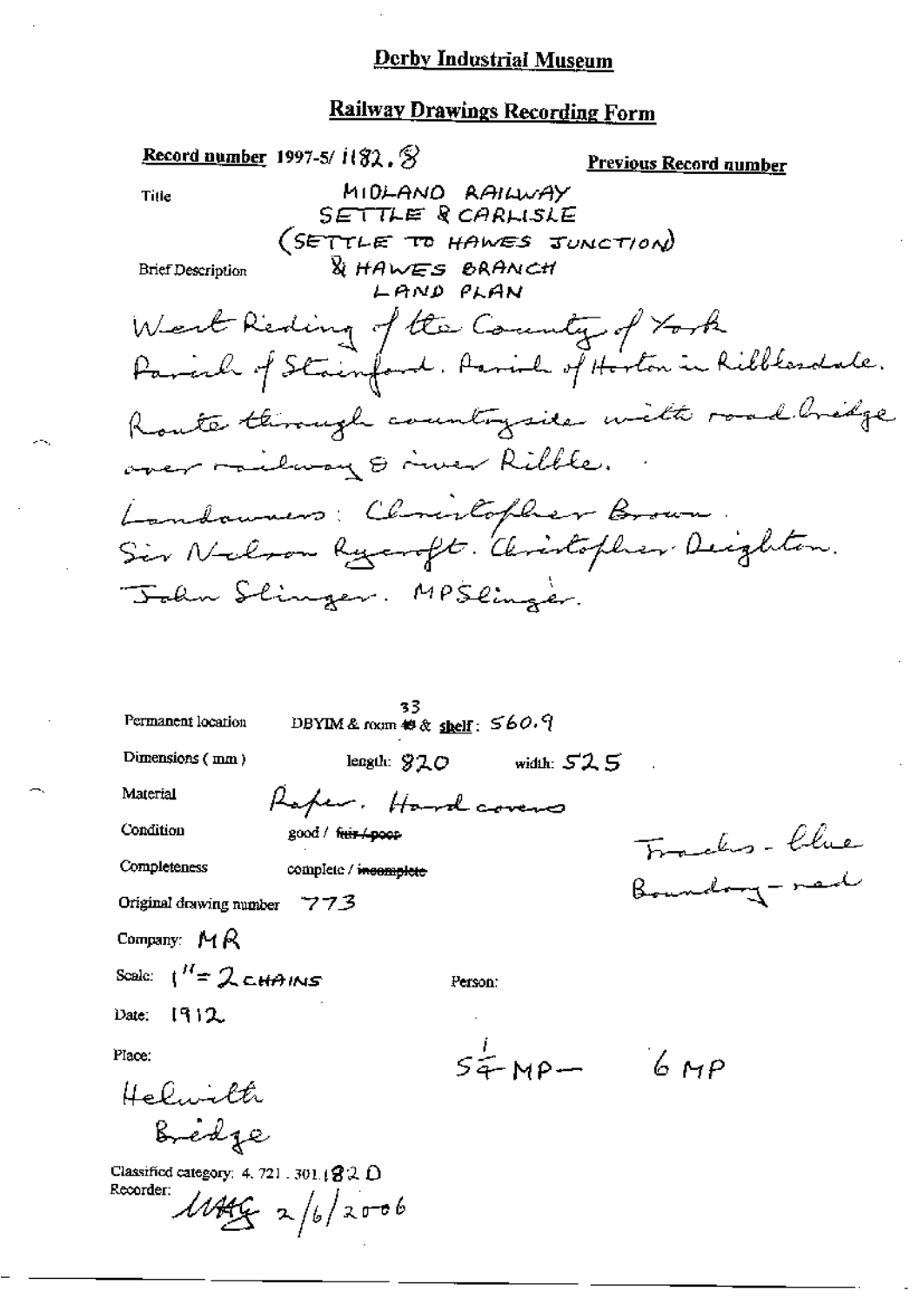# Railway Drawings Recording Form

| Record number 1997-5/1182, 9                                  | <u> Previous Record number</u>                 |
|---------------------------------------------------------------|------------------------------------------------|
| MIDLANO RAILWAY<br>Tiile                                      |                                                |
| SETTLE RCARLISLE                                              |                                                |
|                                                               | (SETTLE TO HAWES JUNCTION)                     |
| <b>DE HAWES BRANCH</b><br><b>Ericf Description</b>            |                                                |
| LAND PLAN                                                     |                                                |
| West Riding of the Country of Kork.                           |                                                |
| Parach of Harton in Ribblesdole.                              |                                                |
| houte with zandions into hillles dale                         |                                                |
| LimeWorks.                                                    |                                                |
|                                                               | Landowners: John Slinger, Elizabeth Howson     |
|                                                               | Christopher Deighton, WMHartley & Rue FHowson. |
| Thomas Olter. John Knowles.                                   |                                                |
|                                                               |                                                |
|                                                               |                                                |
|                                                               |                                                |
| Permanent location<br>DBYIM & room $\otimes$ & shelf: $560.9$ |                                                |
| Dimensions (mm)                                               | length: $920$ width: $525$                     |
| Material<br>Raper. Hardcovers                                 |                                                |
| Condition<br>good / f <del>air / poor</del>                   | Frachs-blue<br>Boundary-red                    |
| Completeness<br>complete / incomplete                         |                                                |
| Original drawing number $77.3$                                |                                                |
| Company: $MR$                                                 |                                                |
| Scale: $1'' \approx 2$ CHAINS<br>Person:                      |                                                |
| Date: 1912.                                                   |                                                |
| Place:                                                        | $6 \text{ MP} - 6\frac{3}{4} \text{ MP}$       |
|                                                               |                                                |
| Helwith<br>Bridge<br>SB                                       |                                                |
| Classified category: 4, 721, 301, $\pm$ $82$ , $D$            |                                                |

Classified category: 4.721, 301,  $10 -$ <br>Recorder:<br> $\frac{1}{2}$  /  $\frac{6}{2006}$ 

 $\ddotsc$ 

 $\mathbf{v}_\mathrm{c}$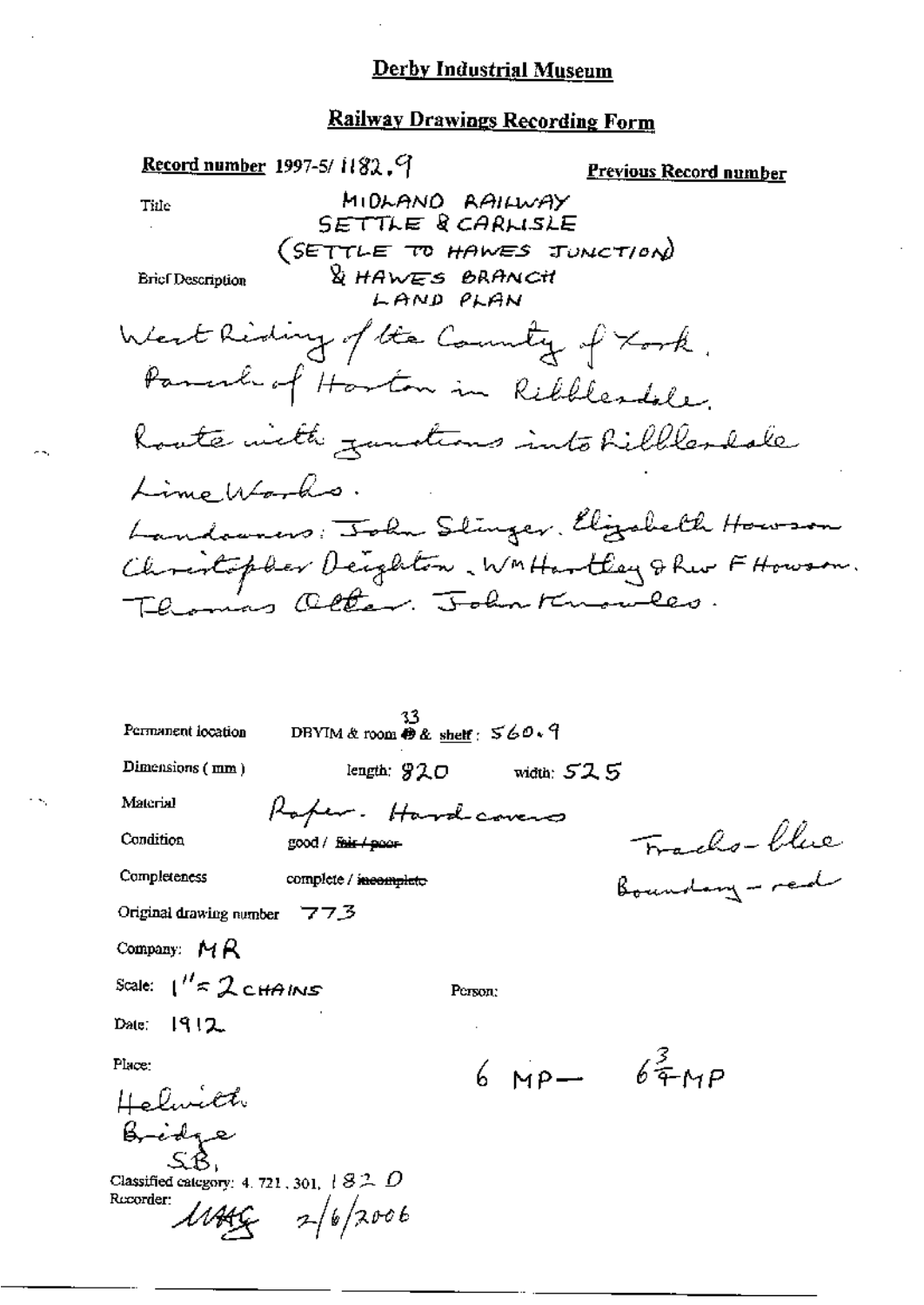#### **Railway Drawings Recording Form**

Record number 1997-5/ $\langle 182, 10 \rangle$ **Previous Record number** MIDLAND AAILWAY Title SETTLE & CARLISLE (SETTLE TO HAWES JUNCTION) & HAWES BRANCH **Brief Description** LAND PLAN West Riding of the County of York.<br>Parrich of Horton in Ribblesdale. Roule through countryside, Landowners; John Knowles. John William Footer, Lord of the Monor of Newly. James Hammond & Wife, James Hammond.

| Permanent location          | 33<br>DBYIM& room # & shelf: 560. 9 |                  |              |
|-----------------------------|-------------------------------------|------------------|--------------|
| Dimensions (mm)             | length: $920$                       | width: $52.5$    |              |
| Material                    | Raper. Hardcovers                   |                  |              |
| Condition                   | good / fair / poor                  |                  | Franks-Khie. |
| Completeness                | complete / incomplete               |                  | Boundary-red |
| Original drawing number 773 |                                     |                  |              |
| Company: $M R$              |                                     |                  |              |
| Scale: $1''=2$ CHAINS       |                                     | Person:          |              |
| Date: $[9]2$                |                                     |                  |              |
| Place:                      |                                     | $64$ MP- $72$ MP |              |
|                             |                                     |                  |              |

Classified category: 4, 721, 301,  $\ell \mathcal{B} \mathcal{Z} \mathcal{D}$ Recorder:

 $\mu_{44}$  2/6/2006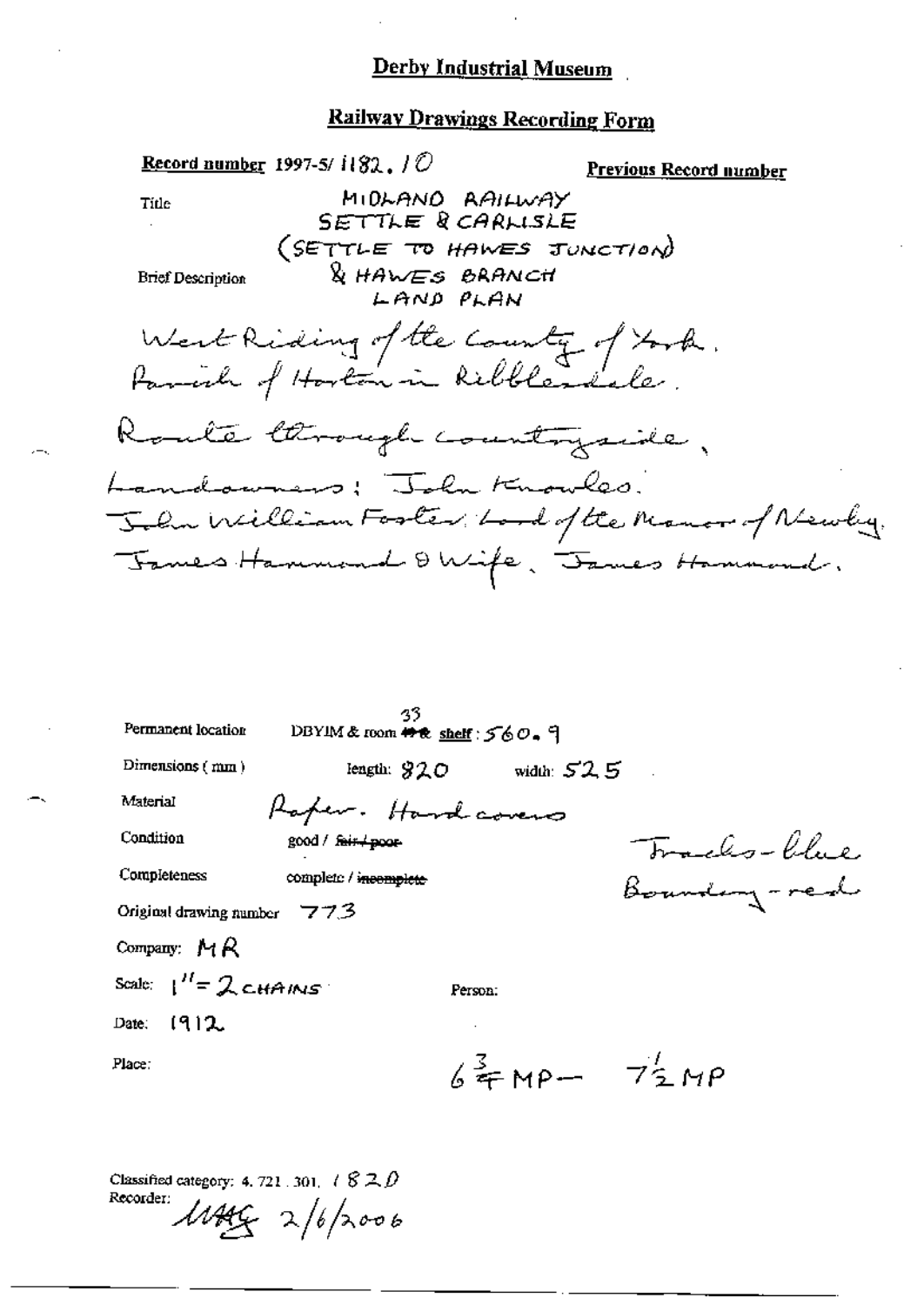### Railway Drawings Recording Form

Record number 1997-5/ $i(82, 1)$ Previous Record number MIDLAND RAILWAY Title SETTLE RCARLISLE (SETTLE TO HAWES JUNCTION) & HAWES BRANCH **Brief Description** LAND PLAN West Riding of the Country of York Parish of Hoston in Ribblesdole. Route through Station, with ridings, engine shed, asycient building of roads. Landonners: JHammond, John Fennant. HRFord, Anne Agnes Hammond, TBP Ford. Settle ROC.

| Permanent location                                                                    | 33<br>DBYIM & room $\otimes$ & shelf: $560.9$ |                                     |              |                  |
|---------------------------------------------------------------------------------------|-----------------------------------------------|-------------------------------------|--------------|------------------|
| $D$ imensions ( $m$ m)                                                                | length: 920                                   |                                     | width: $525$ |                  |
| Material                                                                              | Raper. Hardcovers                             |                                     |              |                  |
| Condition                                                                             | $good /$ fair $/$ poor-                       |                                     |              | Frachs-blue      |
| Compicteness                                                                          | complete / incomplete                         |                                     |              | Boundary - red   |
| Original drawing number $773$                                                         |                                               |                                     |              |                  |
| Company: $MR$                                                                         |                                               |                                     |              | Buildings-gellow |
| Scale: $1'' \approx 2$ CHAINS                                                         |                                               | Person:                             |              |                  |
| Date: 1912                                                                            |                                               |                                     |              |                  |
| Place:<br>Harton in                                                                   |                                               | $7\frac{1}{2}$ MP- $8\frac{1}{4}MP$ |              |                  |
| Ribblesdale<br>Station                                                                |                                               |                                     |              |                  |
| Classified category: 4, 721, 301, $\ell \mathscr{D} \lambda \mathscr{D}$<br>Recorder; | $1449 - 262006$                               |                                     |              |                  |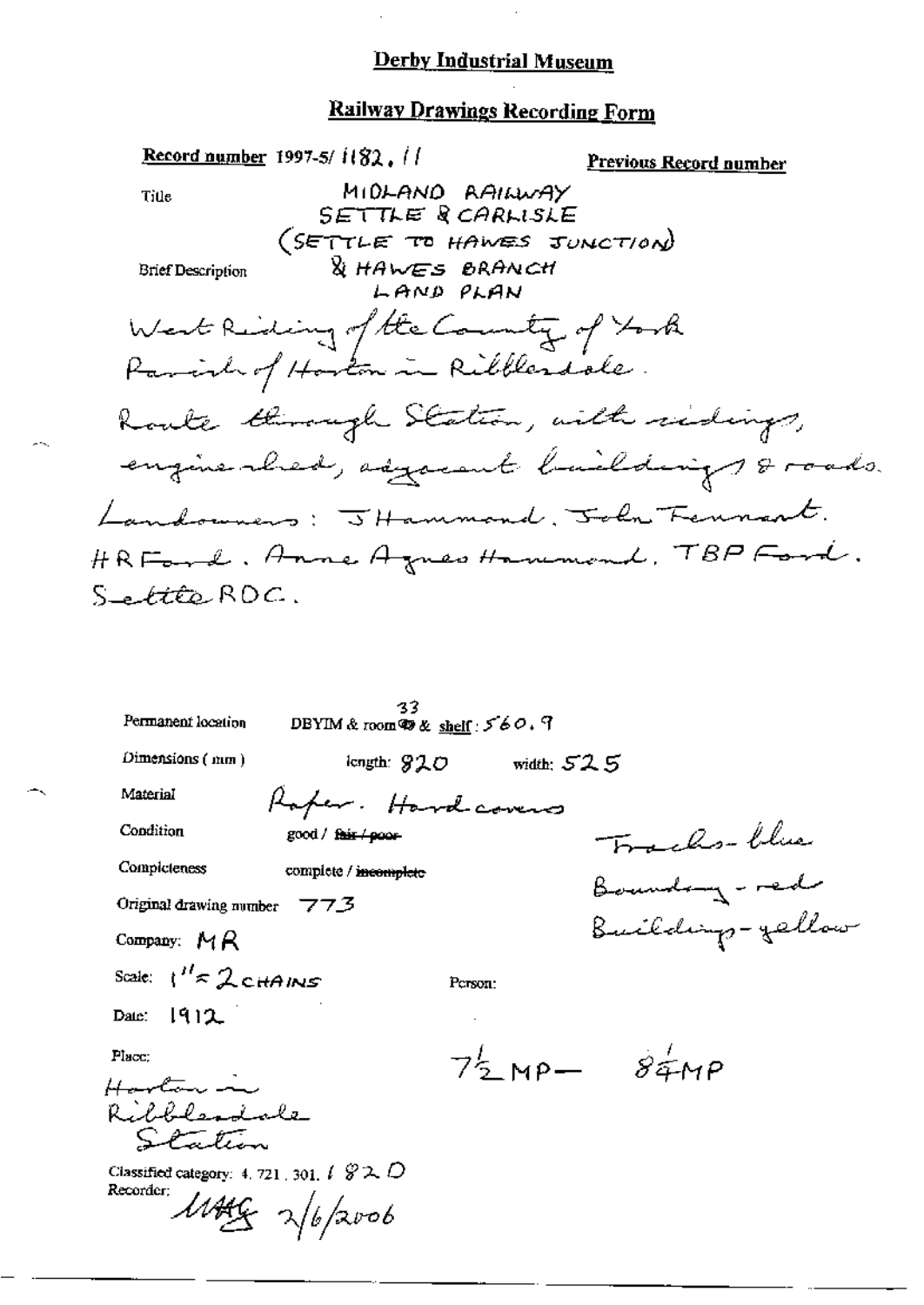# Railway Drawings Recording Form

|                                            | <b>Record number</b> 1997-5/1182, $/2$                |           |                            | <u>Previous Record number</u> |  |
|--------------------------------------------|-------------------------------------------------------|-----------|----------------------------|-------------------------------|--|
| Title                                      | MIDLAND RAILWAY<br>SETTLE ROARLISLE                   |           |                            |                               |  |
| Brief Description                          | (SETTLE TO HAWES JUNCTION)<br>& HAWES BRANCH          | LAND PLAN |                            |                               |  |
| West Reding of the Country of York.        | Parish of Horton in Ribblesdale.                      |           |                            |                               |  |
| Route through countrysed                   |                                                       |           |                            |                               |  |
| Landowners : James Hammond OWife           |                                                       |           |                            |                               |  |
| Permanent location                         | 33<br>DBYIM & room $\Leftrightarrow$ & shelf: $560.9$ |           |                            |                               |  |
| Dimensions $(mn)$                          |                                                       |           | length: $920$ width: $525$ |                               |  |
| Material                                   | Roper . Hardcovers                                    |           |                            |                               |  |
| Condition                                  | good / <del>fair / poor</del>                         |           |                            | Francho-Clue                  |  |
| Completeness                               | complete / incomplete                                 |           |                            | Boundary - red                |  |
| Original drawing number $773$              |                                                       |           |                            |                               |  |
| Company: $MR$                              |                                                       |           |                            |                               |  |
| Scale: $1''$ $\approx$ 2 CHAINS $^{\circ}$ |                                                       | Person:   |                            |                               |  |
| Daic: 1912                                 |                                                       |           |                            |                               |  |
| Place:                                     |                                                       |           | $84$ MP $-$ 9 MP           |                               |  |

Classified category: 4, 721, 301,  $/$  8  $\mathbb{R}$  0

 $\mathbf{R}$ 

Recorder:  $1146 - 2/6/2006$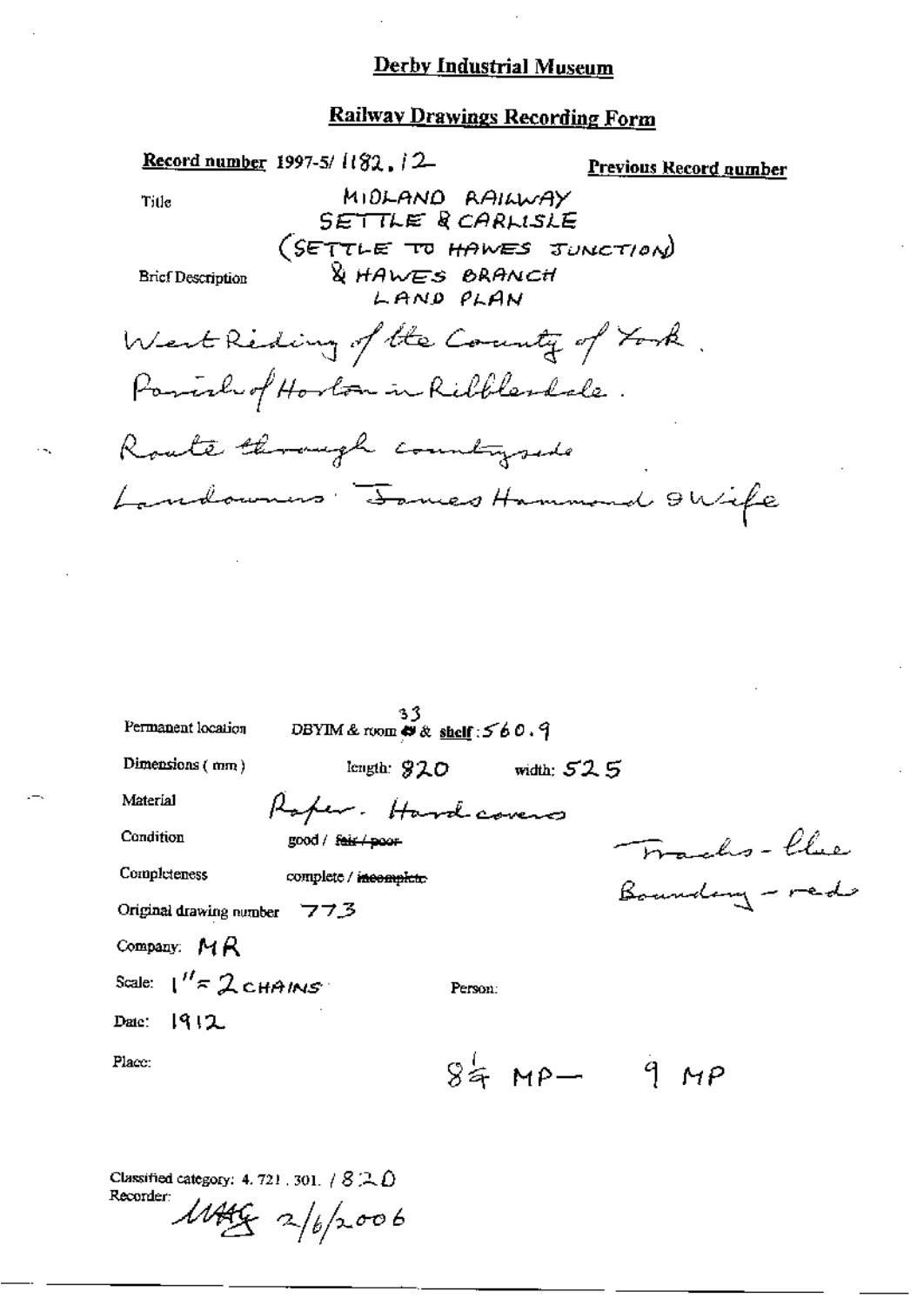#### **Railway Drawings Recording Form**

Record number 1997-5/ $1/82$ ,  $1/3$ Previous Record number MIDLAND RAILWAY Title SETTLE RCARLISLE (SETTLE TO HAWES JUNCTION) & HAWES BRANCH **Brief Description** LAND PLAN West Reding of the Country of Took Parish of Harton in Ribblesdale. Raute through countrysede. Londonnes. MRFond. JHammond QWife. Folumbillian Forster. Lord of the Manarof Newlys Richard Abbatson.

| Permanent location                                                      | DBYIM & room $\overset{33}{\leftrightarrow}$ & shelf: 560.9 |         |                            |                           |  |
|-------------------------------------------------------------------------|-------------------------------------------------------------|---------|----------------------------|---------------------------|--|
| Dimensions $(nm)$                                                       |                                                             |         | length: $920$ width: $525$ |                           |  |
| Material                                                                | Raper. Hardcovers                                           |         |                            |                           |  |
| Condition                                                               | $good /$ fair $\neq$ poor                                   |         |                            | Tracles-blue              |  |
| Completeness                                                            | complete / incomplete                                       |         |                            | boundary - year           |  |
| Original drawing number $773$                                           |                                                             |         |                            |                           |  |
| Company: $MA$                                                           |                                                             |         |                            |                           |  |
| Scale: $1'' = 2c4AMS$                                                   |                                                             | Person: |                            |                           |  |
| Date: 1912                                                              |                                                             |         |                            |                           |  |
| Place:                                                                  |                                                             |         |                            | 9 MP- 9 $\frac{3}{4}$ -MP |  |
| Classified category: 4, 721, 301, $\#B \, \mathbb{Q} \, D$<br>Recorder: | 1144622/6/2006                                              |         |                            |                           |  |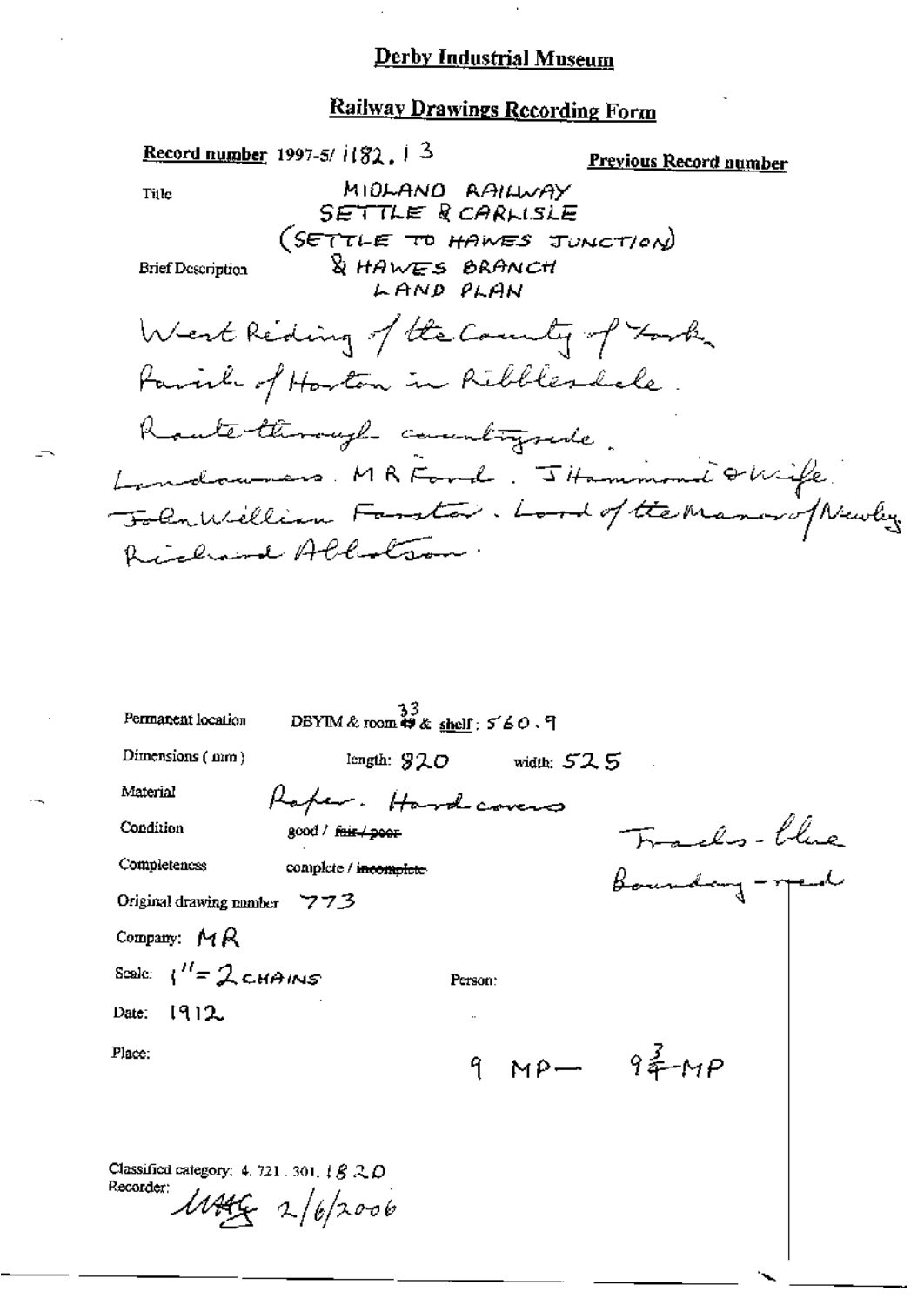| <b>Record number</b> 1997-5/1182. $14-$                                                             | Previous Record number                                    |
|-----------------------------------------------------------------------------------------------------|-----------------------------------------------------------|
| Ti⊔e                                                                                                | MIDLAND RAILWAY                                           |
|                                                                                                     | SETTLE RCARLISLE<br>(SETTLE TO HAWES JUNCTION)            |
| Brief Description                                                                                   | <b>&amp; HAWES BRANCH</b>                                 |
|                                                                                                     | LAND PLAN                                                 |
|                                                                                                     | West Reding of the County of Took.                        |
| Favorh of Harton in Ribblesdale.                                                                    |                                                           |
|                                                                                                     | Koute through willage, Signal <i>Box &amp; crossover.</i> |
| Landourers: Toba William Foster.                                                                    |                                                           |
| Edward Ayutan.                                                                                      |                                                           |
|                                                                                                     | Rechard Albalson Lard of the Manor of Newly.              |
|                                                                                                     |                                                           |
|                                                                                                     |                                                           |
| $33$<br>DBYIM & soon \$9 & shelf: $560.9$<br>Permanent location                                     |                                                           |
| Dimensions $(mn)$                                                                                   | length: $920$ width: $525$                                |
| Material<br>Raper. Hardcovers                                                                       |                                                           |
| Condition<br>good / fuit poor                                                                       |                                                           |
| Completeness<br>complete / insemplete                                                               |                                                           |
| Original drawing number 773                                                                         |                                                           |
| Company: MR                                                                                         |                                                           |
| Scale: $1'' \approx 2$ CHAINS                                                                       | Person:                                                   |
| Date: $(912)$                                                                                       |                                                           |
| Place:                                                                                              | $9\frac{3}{4}$ MP $-$ 102 MP                              |
| Selside                                                                                             |                                                           |
| Classified category: 4, 721, 301, $\#$ 3 $\mathbb{Z}$ $\bigcirc$<br>Recorder:<br>$1444 - 30/6/2006$ |                                                           |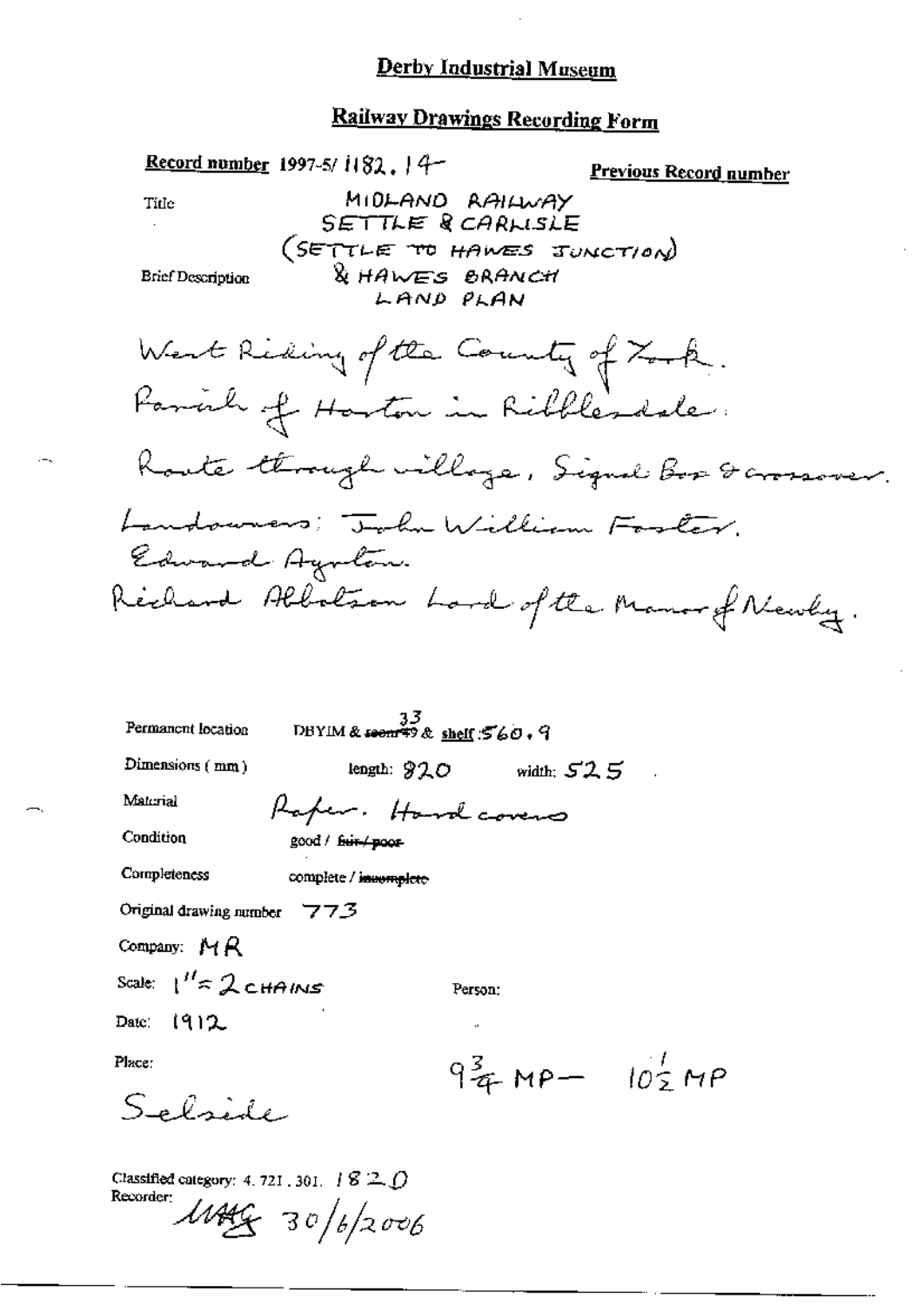#### **Railway Drawings Recording Form**

**Record number** 1997-5/1182.15 Previous Record number MIDLAND RAILWAY Title SETTLE & CARLISLE (SETTLE TO HAWES JUNCTION) & HAWES BRANCH **Brief Description** LAND PLAN WEST RIDING OF THE COUNTY OF YORK PARISH OF HORTON IN RIBBLESDALE Route through countryside Landowners: Edward Agenton. Tames Forrer, Samuel Frances Brown, DBYIM & room  $\frac{33}{47}$ & shelf:  $\frac{33}{47}$   $560.9$ Permanent location Dimensions (mm) length:  $820$  width:  $525$ Material Rafer. Hardcovers Condition good / fair/poor-Completeness complete / incomplete Original drawing number 773 Company:  $M R$ Scale:  $1'' = 2c$ HAINS Person: Date:  $|912$ Place:  $10\frac{1}{2}MP - 11ENP$ 

Classified category: 4, 721, 301,  $(82.0)$ Recorder:  $11449/30/6/2006$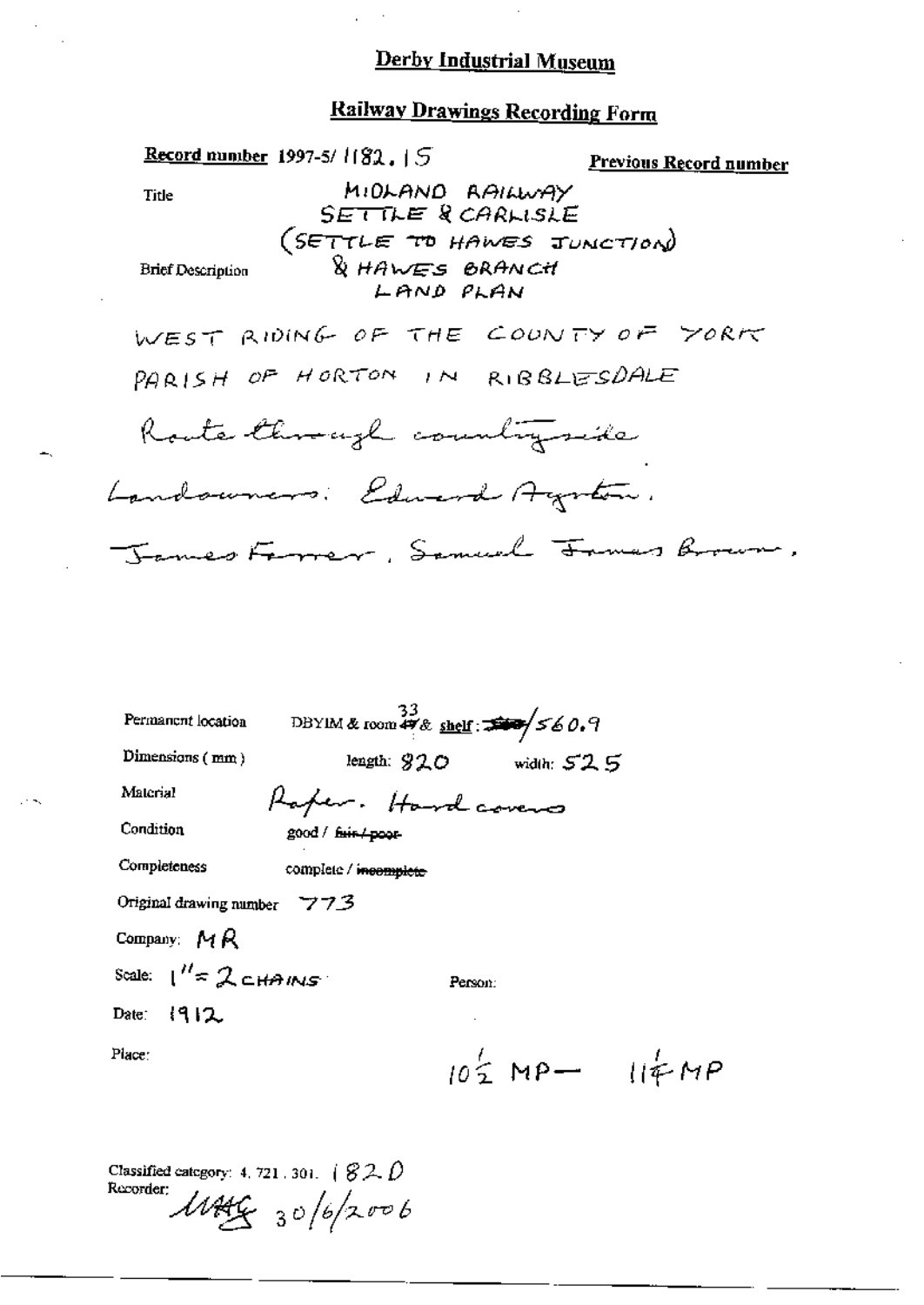# **Railway Drawings Recording Form**

| Record number 1997-5/ $1182$ , $16$                                            | <u>Previous Record number</u>                                              |
|--------------------------------------------------------------------------------|----------------------------------------------------------------------------|
| MIDLAND RAILWAY<br>Title                                                       |                                                                            |
| SETTLE & CARLISLE                                                              |                                                                            |
|                                                                                | (SETTLE TO HAWES JUNCTION)                                                 |
| & HAWES BRANCH<br>Brief Description<br>LAND PLAN                               |                                                                            |
|                                                                                |                                                                            |
| West Riding of the County of 700k                                              |                                                                            |
|                                                                                |                                                                            |
|                                                                                | Parish of Horton in Ribbles dale.<br>Parish of Ingleton (formerly Bentham) |
|                                                                                | Route through countryside. Part of                                         |
| Salt Lake Quarry.                                                              |                                                                            |
| Landowners: Settle RDC.                                                        |                                                                            |
| Somuel James Brown.                                                            |                                                                            |
|                                                                                |                                                                            |
|                                                                                |                                                                            |
| 33.<br>Permanent location<br>DBYIM & room $\ddot{\mathbf{w}}$ & shelf: $560.9$ |                                                                            |
| Dimensions (mm)                                                                | length: $820$ width: $525$                                                 |
| Material<br>Raper. Hardcovers                                                  |                                                                            |
| Condition<br>good / fair / poor                                                |                                                                            |
| Completeness<br>complete / incomplete                                          |                                                                            |
| Original drawing number 773                                                    |                                                                            |
| Company: $MR$                                                                  |                                                                            |
| Scale: $1^H \approx 2$ CHAINS                                                  | Person;                                                                    |
| Date: $1912$                                                                   |                                                                            |
| Place:                                                                         | $114$ MP- $12$ MP                                                          |
|                                                                                |                                                                            |

Classified category: 4, 721, 301,  $\angle$  (3  $\triangle$   $\hat{D}$ Recorder:

 $11446$  30/6/2006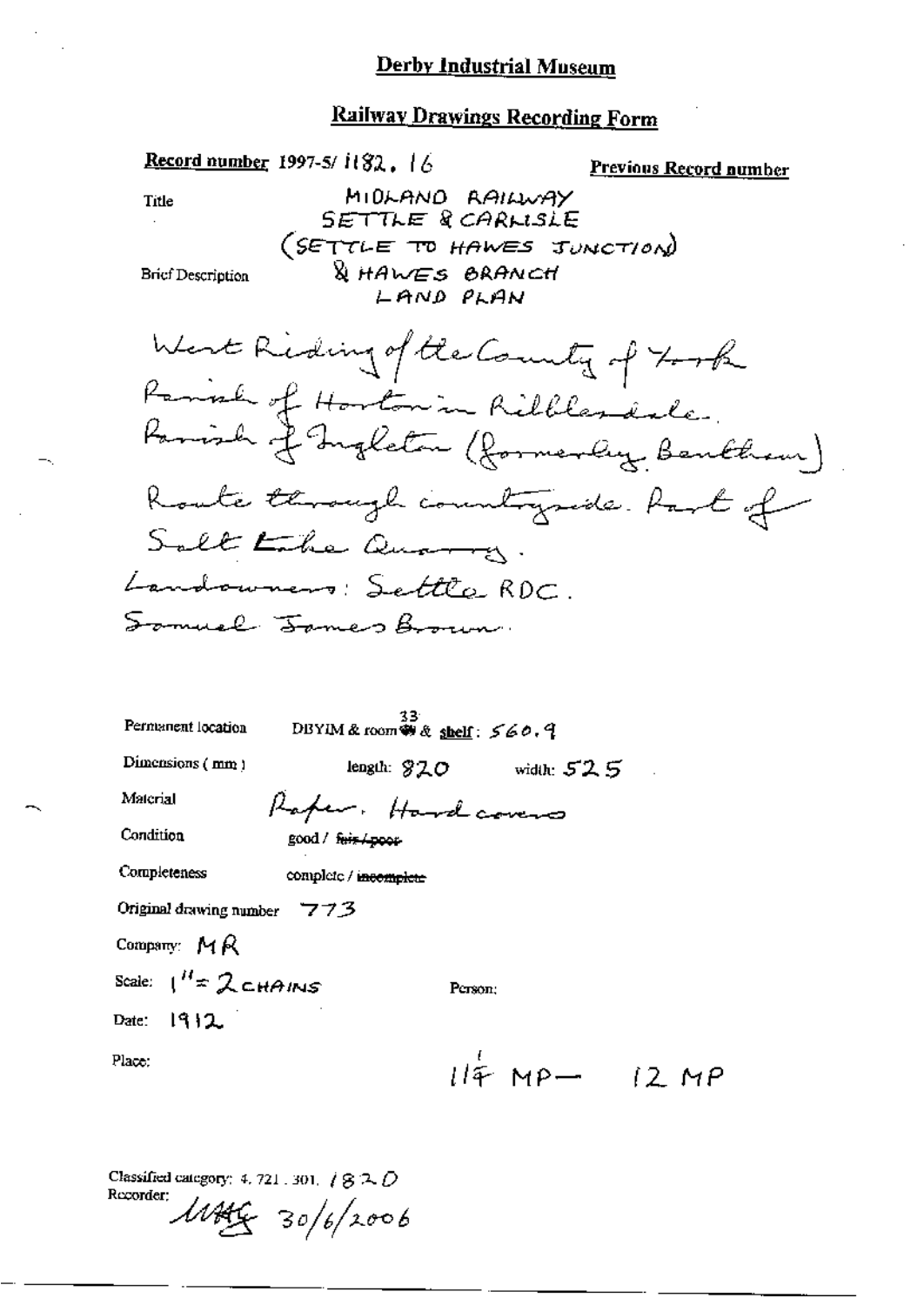#### Railway Drawings Recording Form

Record number 1997-5/1182, / 7 **Previous Record number** MIDLAND RAILWAY Title SETTLE RCARLISLE (SETTLE TO HAWES JUNCTION) & HAWES BRANCH **Brief Description** LAND PLAN Work Riding of the County of Took Parish of Ingleton (formerly Bentham) Roote passing Salt Loke Quinny, Ribblehead Station Endings Landowners: Samuel James Brown. DBYIM & room  $\mathcal{B}$  & shelf : 560. I Permanent location Dimensions  $(mn)$ length:  $$20$  width:  $52.5$ Material Rafer. Hardcovers Condition good / fair Apogs Completeness complete / incomplete Original drawing number  $773$ Company:  $MR$ Scale:  $1'' \approx 2$  CHAINS Person: Date:  $1912$ Place:  $12$  MP  $12\frac{3}{4}MP$ Richblecher Classified category: 4, 721, 301,  $\{820\}$ Recorder:

 $1449 - 30/6/2006$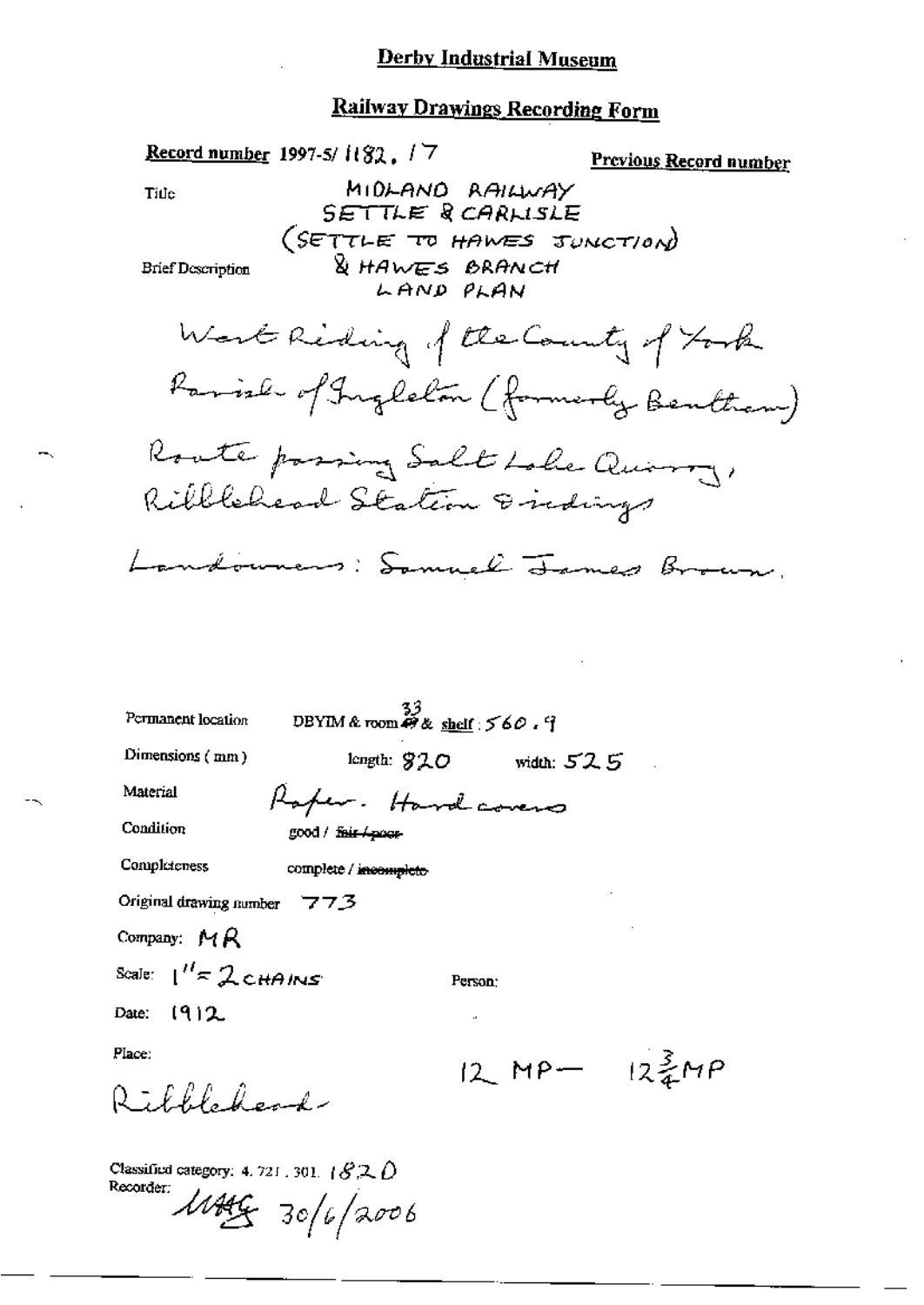Record number 1997-5/ $1182.18$ Previous Record number MIDLAND RAILWAY Title SETTLE & CARLISLE (SETTLE TO HAWES JUNCTION) & HAWES BRANCH **Brief Description** LAND PLAN WEST RIDING OF THE COUNTY OF YORK PARISH OF INGLETON (FORMERLY BENTHAM) Roote induding Ribblebard Visdust. Five trinch each ide procunably through healter 8 part. Landowners: Samuel James Brown James Farrer  $\frac{33}{2}$ <br>DBYIM & room  $\#$  & shelf : 560.9 Permanent location Dimensions (mm) length:  $920$  width:  $525$ Material Raper. Hardcovers Condition good / fair-/ poor-Completeness complete / incomplete Original drawing number  $773$ Company:  $MA$ Scale:  $\binom{n}{k}$  CHAINS Person: 1912 Date: Place:  $12\frac{3}{2}MP - 13\frac{7}{2}MP$ Ribblecherd Viaduct Classified category: 4, 721, 301,  $\{S2, f\}$ Recorder:  $1449 = 20/6/2006$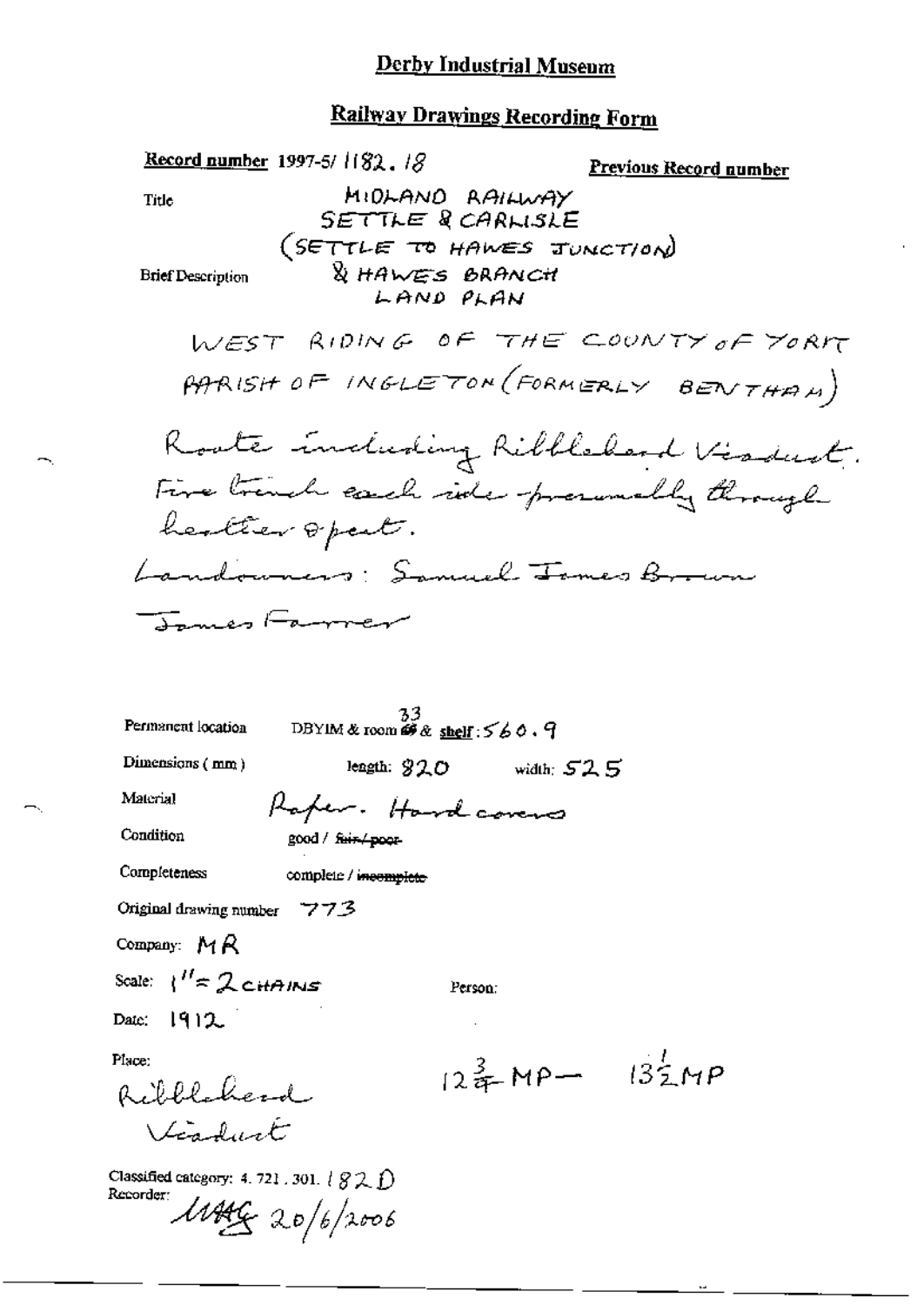$\ddot{\phantom{a}}$ 

# Railway Drawings Recording Form

| Record mumber 1997-5/ $1182.19$                                                                  | Previous Record number              |
|--------------------------------------------------------------------------------------------------|-------------------------------------|
| MIDLAND RAILWAY<br>Tiile<br>SETTLE & CARLISLE                                                    |                                     |
| (SETTLE TO HAWES IUNCTION)<br><b>&amp; HAWES BRANCH</b><br><b>Brief Description</b><br>LAND PLAN |                                     |
| West Reding of the County of York                                                                |                                     |
| Ravish of Ingleton (formerly Benthem)                                                            |                                     |
| Route including redings it Blea Moor,                                                            |                                     |
| collages (normal shown!). Fire trenders                                                          |                                     |
| to water courses.                                                                                |                                     |
| Landounes: Fohn & Franciskidd                                                                    |                                     |
| James Farrer.                                                                                    |                                     |
|                                                                                                  |                                     |
| 33.<br>Permanent location<br>DBYIM & room $\mathcal{P}$ & shelf: $560.9$                         |                                     |
| Dimensions (mm)<br>length: $920$<br>width: $52.5$                                                |                                     |
| Material<br>Raper. Hardcovers                                                                    |                                     |
| Condition<br>good / fuit / poor                                                                  |                                     |
| Completeness<br>complete / incomplete                                                            |                                     |
| Original drawing number $773$                                                                    |                                     |
| Company: $MR$                                                                                    |                                     |
| Scale: $1'' = 2$ chains<br>Person:                                                               |                                     |
| Date: $ 912$                                                                                     |                                     |
| Place:                                                                                           | $13\frac{1}{2}MP - 14\frac{1}{5}MP$ |
|                                                                                                  |                                     |
| Bles Moore                                                                                       |                                     |
| Classified category: 4, 721, 301, $/$ $/$ $/$ $/$ $/$ $/$<br>Recorder:                           |                                     |
| $\mu$ MG Bo/6/2006                                                                               |                                     |
|                                                                                                  |                                     |

÷.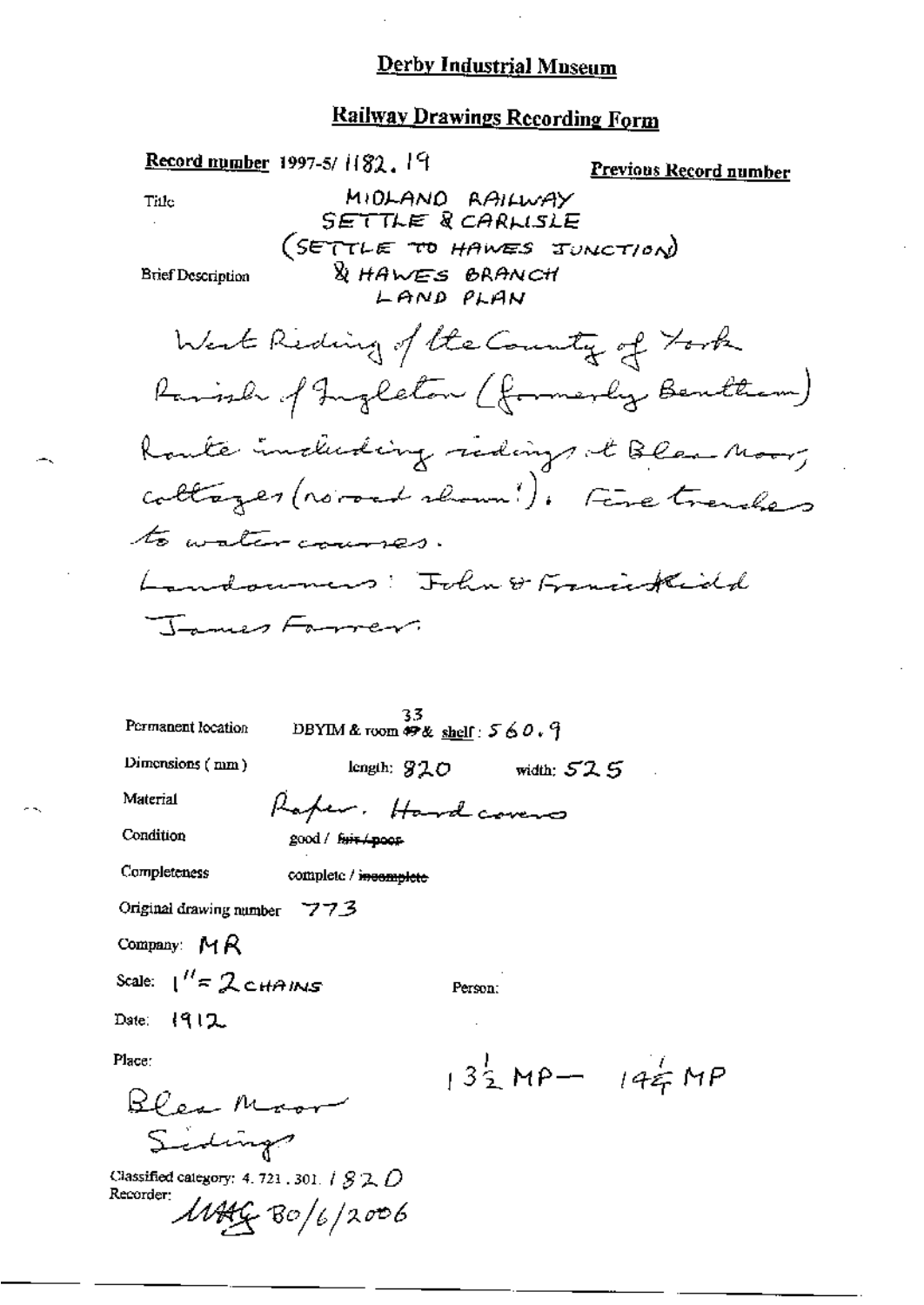# **Railway Drawings Recording Form**

| <b>Record number</b> 1997-5/1182, 20                                                            |                                                                      | Previous Record number                |
|-------------------------------------------------------------------------------------------------|----------------------------------------------------------------------|---------------------------------------|
| Title                                                                                           | MIDLANO RAILWAY<br>SETTLE & CARLISLE                                 |                                       |
| <b>Brief Description</b>                                                                        | (SETTLE TO HAWES JUNCTION)<br><b>&amp; HAWES BRANCH</b><br>LAND PLAN |                                       |
|                                                                                                 | West Riding of the Country of York                                   | Parish of Ingleton (formerly Benthem) |
|                                                                                                 |                                                                      | Raute including Blea Macin Funnel,    |
| Landowners: John & Francis Kidd                                                                 |                                                                      |                                       |
| James Farmer.                                                                                   |                                                                      |                                       |
|                                                                                                 |                                                                      |                                       |
| Permanent location                                                                              | DBYIM & room 49 & shelf: 560.9                                       |                                       |
| Dimensions $($ mm $)$                                                                           | $length: 820$ width: $525$                                           |                                       |
| Material                                                                                        | Raper. Hardcovers                                                    |                                       |
| Condition                                                                                       | good / fair / poor                                                   |                                       |
| Completeness                                                                                    | complete / incomplete                                                |                                       |
| Original drawing number $77.3$                                                                  |                                                                      |                                       |
| Company: MR                                                                                     |                                                                      |                                       |
| Scale: $1'' = 2$ chains                                                                         | Person;                                                              |                                       |
| 1912<br>Date,                                                                                   |                                                                      |                                       |
| Place:<br>Blea Moor<br>Kunnel                                                                   |                                                                      | $144 \pm 15$ MP $- 15$ MP             |
| Classified category: 4, 721, 301, $\hat{i}$ $\mathcal{S2D}$<br>Recorder:<br>$11449 - 30/6/2006$ |                                                                      |                                       |

 $\ddotmark$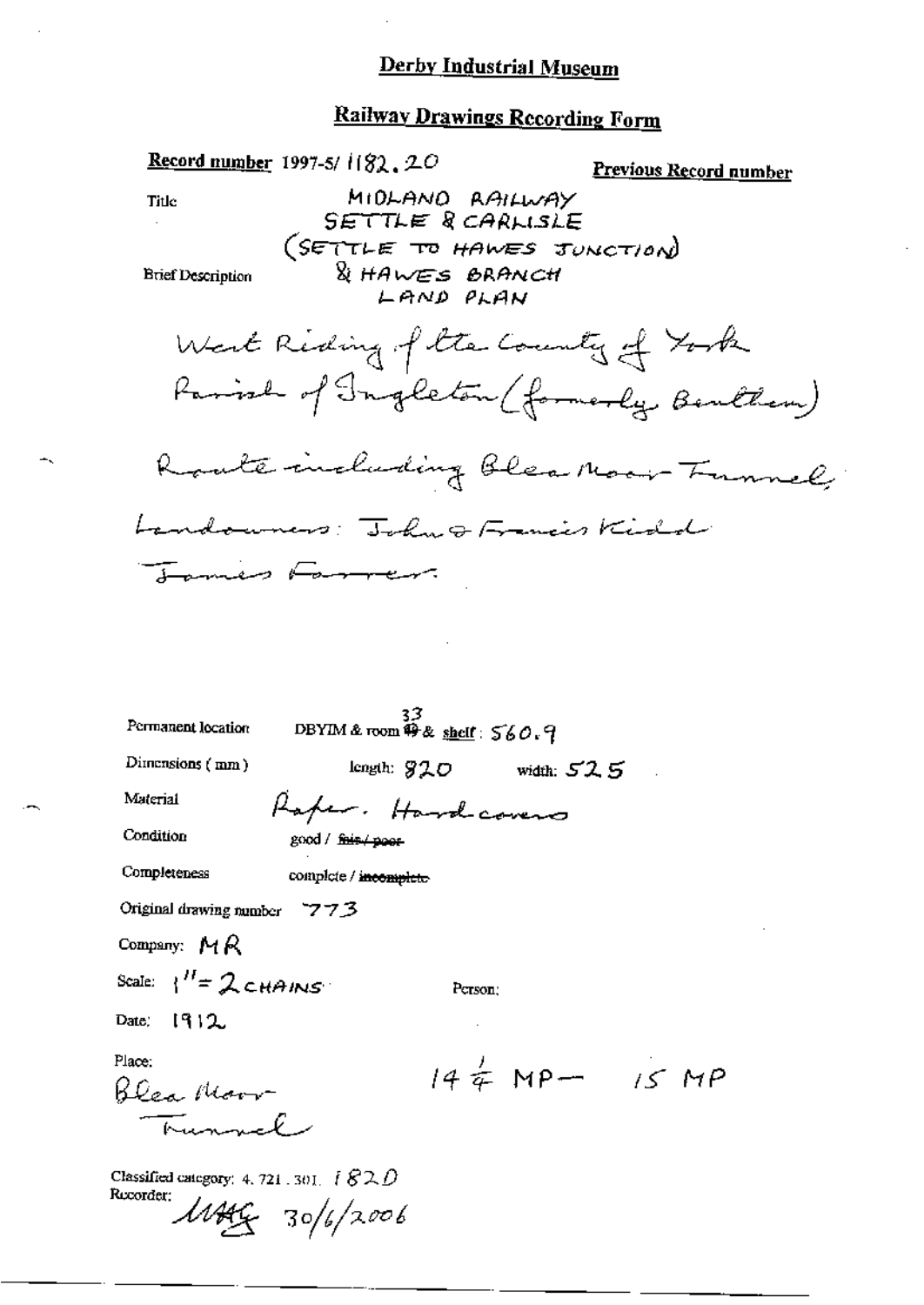|                                                               | Record number 1997-5/1182, 2.1                                             | <u>Previous Record number</u> |
|---------------------------------------------------------------|----------------------------------------------------------------------------|-------------------------------|
| Title                                                         | MIDLAND RAILWAY<br>SETTLE & CARLISLE                                       |                               |
| <b>Brief Description</b>                                      | (SETTLE TO HAWES JUNCTION)<br>& HAWES BRANCH<br>LAND PLAN                  |                               |
|                                                               | West Reding of the County of York                                          |                               |
|                                                               | Parish of Ingleton (formerly, Benttin)                                     |                               |
|                                                               | forming of Dent (formerly Sedbergh)                                        |                               |
|                                                               | Roote through bles Moor Tunnel.<br>Site of old transvag 8 two engine bads. |                               |
| Landowners                                                    | James Former.                                                              |                               |
| Permanent location                                            | 33.<br>DBYIM & room $\oplus \otimes$ shelf: $560.9$                        |                               |
| Dimensions $(mn)$                                             | width: $52.5$<br>length: 820                                               |                               |
| Material                                                      | Rafer. Hardcovers                                                          |                               |
| Condition                                                     | good / fair / poor-                                                        |                               |
| Completeness                                                  | complete / incomplete                                                      |                               |
| Original drawing number $773$                                 |                                                                            |                               |
| Company: $MA$                                                 |                                                                            |                               |
| Scale: $1'' \approx 2$ CHAINS                                 | Person:                                                                    |                               |
| Date: $[9]2$                                                  |                                                                            |                               |
| Place:                                                        |                                                                            | $15MP - 154MP$                |
| Blea Moor<br>Tramol                                           |                                                                            |                               |
|                                                               |                                                                            |                               |
| Classified category: 4, 721 , 301, $\pm$ / $82D$<br>Recorder: | $11446 - 30/6/2006$                                                        |                               |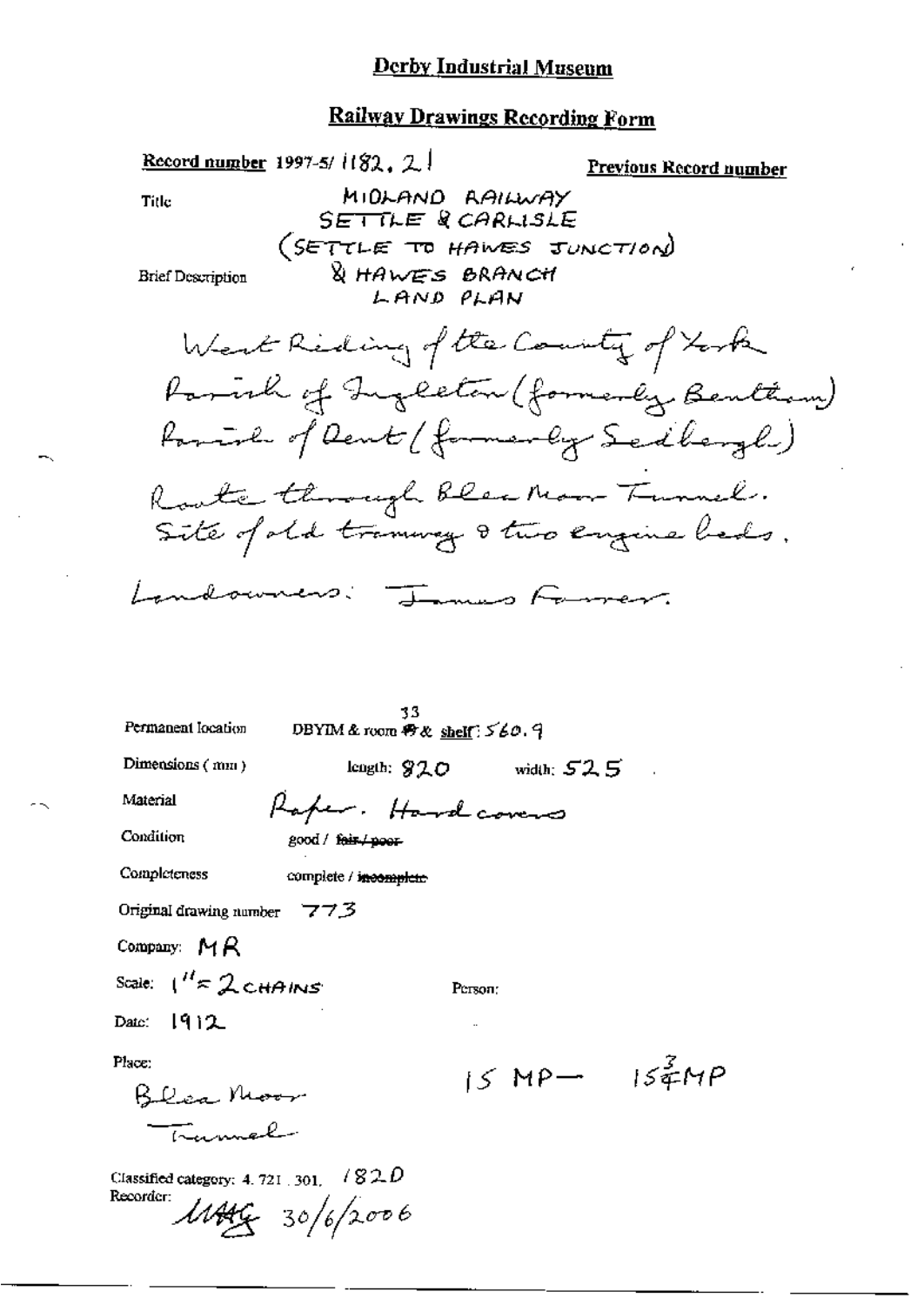# Railway Drawings Recording Form

| <u>Record number</u> 1997-5/1182, 2 2<br>MIDLANO RAILWAY<br>Tille<br>SETTLE & CARLISLE<br>(SETTLE TO HAWES JUNCTION)<br><b>&amp; HAWES BRANCH</b><br><b>Brief Description</b><br>LAND PLAN<br>West Reding of the County of York<br>Parrish of Dent (formerly Sedbergh)<br>North end of blood now Fannel. | <u>Previous Record number</u> |
|----------------------------------------------------------------------------------------------------------------------------------------------------------------------------------------------------------------------------------------------------------------------------------------------------------|-------------------------------|
| Landonners: James Farmer.<br>33.<br>Permanent location<br>DBYIM & room $\oplus \& \underline{\text{ shelf}}$ : $560.9$<br>Dimensions (mm)<br>Iength: 920 width: 525<br>Material<br>Raper. Hardcovers<br>Condition<br>good / f <del>air / poor</del>                                                      |                               |
| Completeness<br>complete / incomplete<br>Original drawing number 773<br>Company: $MR$<br>Scale: $1''$ $\approx$ 2 $\epsilon$ $\mu$ A IN $\epsilon$<br>Person:<br>Date: $(912)$<br>$\mathbf{a}$                                                                                                           |                               |
| Place:<br>blea Moor<br>Trunnel<br>Classified category: 4. 721. 301. $+820$<br>Recorder:<br>$11449 - 30/6/2006$                                                                                                                                                                                           | $154$ MP- $162$ MP            |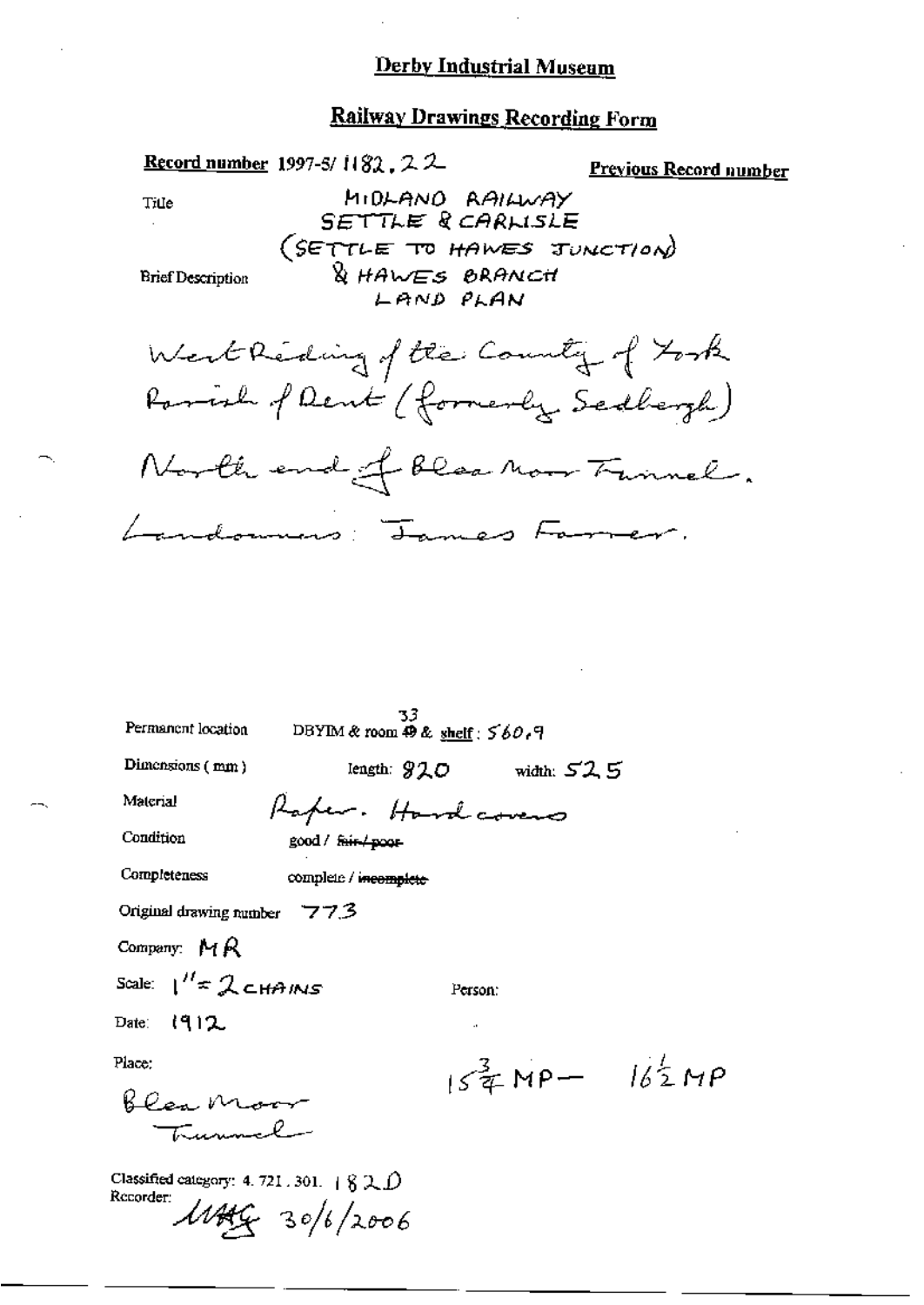| Record number 1997-5/ $1/82$ , $25$                                                                 | Previous Record number                                                       |
|-----------------------------------------------------------------------------------------------------|------------------------------------------------------------------------------|
| Title                                                                                               | MIDLAND RAILWAY                                                              |
|                                                                                                     | SETTLE & CARLISLE<br>(SETTLE TO HAWES JUNCTION)                              |
| Brief Description                                                                                   | <b>DES BRANCH</b><br>LAND PLAN                                               |
|                                                                                                     | West Reding of the Country of York<br>Parish of Dent (formerly Sedleys)      |
|                                                                                                     | Koute including beat Head Viaduct.                                           |
| feut Head S.B. Dammon                                                                               |                                                                              |
|                                                                                                     | Snow revenson cast ride above                                                |
| cutting.                                                                                            |                                                                              |
|                                                                                                     |                                                                              |
|                                                                                                     | Landowners: Eleanor Grazz. E Yeals.<br>Earl of Beatric. Lady Henry Bentinck. |
| Permanent location                                                                                  | DBYIM & room $\overset{5}{\ast}$ & shelf: 560.9                              |
| Dimensions $(mm)$                                                                                   | length: $920$ width: $525$                                                   |
| Material                                                                                            | Raper. Hardcovers                                                            |
| Condition<br>good / <i>fair / poor</i>                                                              |                                                                              |
| Completeness<br>complete / incomplete                                                               |                                                                              |
| Original drawing number 773                                                                         |                                                                              |
| Company: $MR$                                                                                       |                                                                              |
| Scale: $1'' \approx 2$ CHAINS                                                                       | Person:                                                                      |
| Date: $[9]$ )                                                                                       | $\cdot\cdot$                                                                 |
| Place:                                                                                              | $16\frac{1}{2}$ MP - $17\frac{1}{4}$ MP                                      |
| Lent Head                                                                                           |                                                                              |
| Victorial                                                                                           |                                                                              |
| Classified category: 4, 721, 301, $\uparrow$ 8.2, $\uparrow$<br>Recorder:<br>$\text{MAG}$ 30/6/2006 |                                                                              |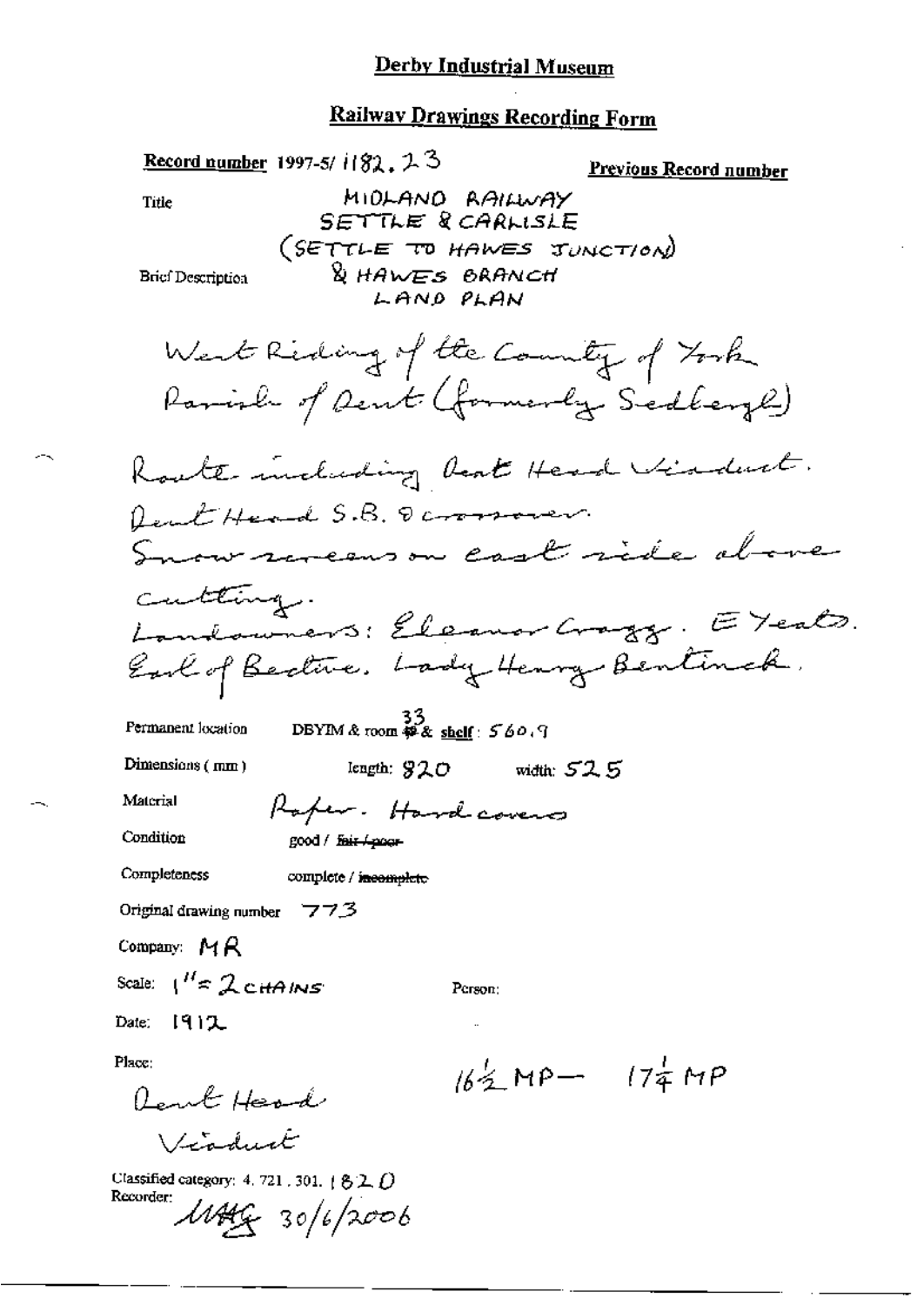|                                                               | Record number 1997-5/ $1182.24$              |                                                                         | <u>Previous Record number</u>                                                  |
|---------------------------------------------------------------|----------------------------------------------|-------------------------------------------------------------------------|--------------------------------------------------------------------------------|
| $\mathsf{Title}$                                              |                                              | MIDLANO RAILWAY<br>SETTLE RCARLISLE                                     |                                                                                |
| <b>Brief Description</b>                                      | <b>DES BRANCH</b>                            | (SETTLE TO HAWES JUNCTION)<br>LAND PLAN                                 |                                                                                |
|                                                               |                                              | West Reding of the County of Look<br>Parish of Deat (Formerly Sedbergh) |                                                                                |
|                                                               |                                              |                                                                         | Roote including Arton fill Violent,<br>end of mour screams, numerous culverts. |
|                                                               |                                              |                                                                         | Landaimers: Earl of Beetwe, Lady Henry Bentinck,                               |
| William Nixson.                                               |                                              |                                                                         |                                                                                |
| Permanent location                                            | 33.<br>DBYIM & room $\otimes$ shelf: $560.9$ |                                                                         |                                                                                |
| Dimensions $(mn)$                                             |                                              | length: $920$ width: $525$                                              |                                                                                |
| Material                                                      | Raper. Hardcovers                            |                                                                         |                                                                                |
| Condition                                                     | good / f <del>air / poor</del>               |                                                                         |                                                                                |
| Completeness                                                  | complete / incomplete                        |                                                                         |                                                                                |
| Original drawing number 7773                                  |                                              |                                                                         |                                                                                |
| Company: $MA$                                                 |                                              |                                                                         |                                                                                |
| Scale: $1'' = 2c$ HAINS                                       |                                              | Person:                                                                 |                                                                                |
| Date: $ 912$                                                  |                                              |                                                                         |                                                                                |
| Place:<br>Arten Jell<br>Vinduct                               |                                              | $174MP - 18MP$                                                          |                                                                                |
| Classified category: 4, 721, 301, $\pm$ $92$ $D$<br>Recorder: | $\frac{1}{446}$ 30/6/2006                    |                                                                         |                                                                                |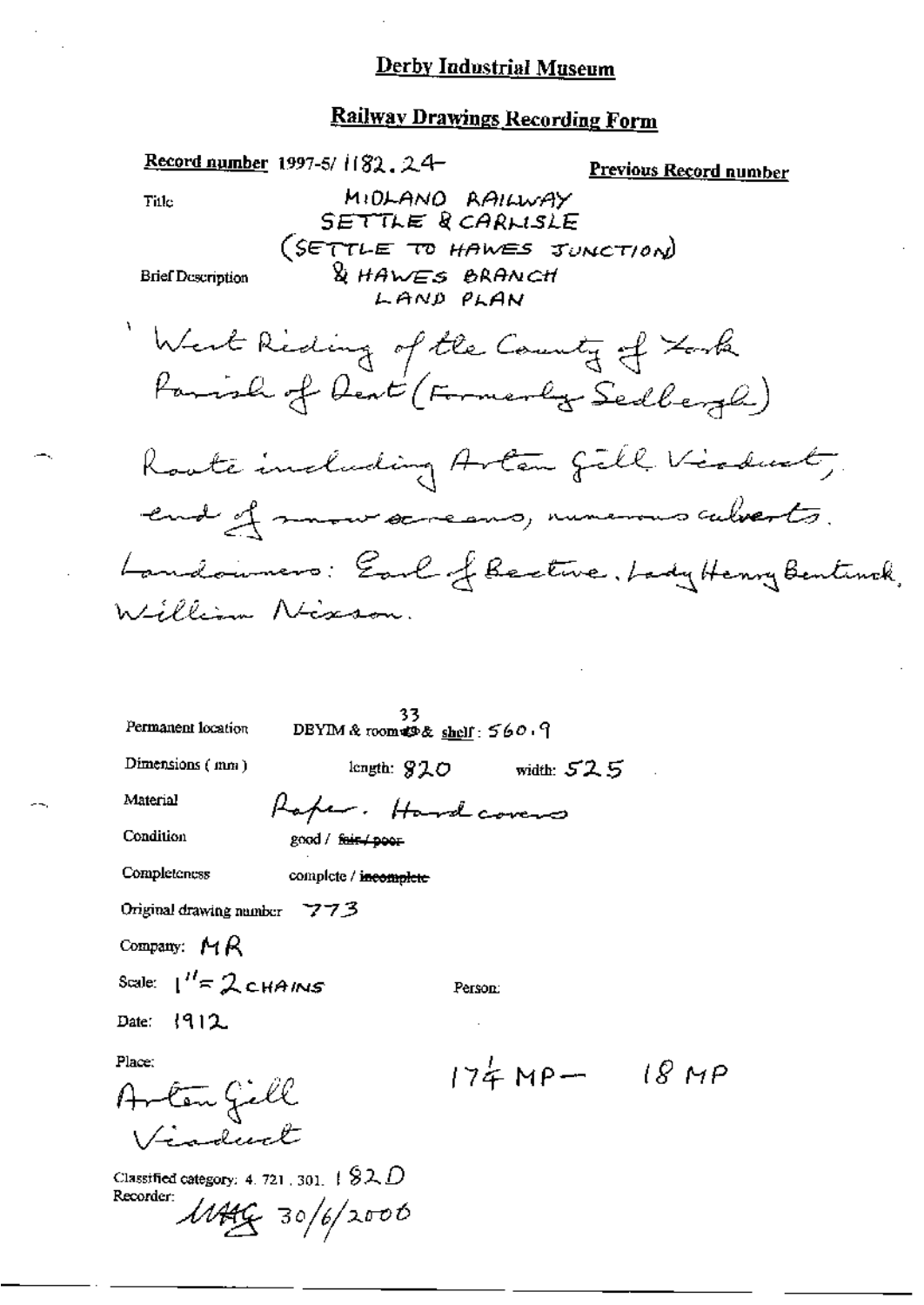|                                                             | <b>Record number</b> 1997-5/1182, 2.5           | <b>Previous Record number</b>           |
|-------------------------------------------------------------|-------------------------------------------------|-----------------------------------------|
| Title                                                       | MIDLAND RAILWAY                                 |                                         |
|                                                             | SETTLE & CARLISLE<br>(SETTLE TO HAWES JUNCTION) |                                         |
| <b>Brief Description</b>                                    | <b>&amp; HAWES BRANCH</b>                       |                                         |
|                                                             | LAND PLAN                                       |                                         |
|                                                             | West Reding of the County of Forth              |                                         |
|                                                             | Parrish of Dent (formerly Sedbergh)             |                                         |
|                                                             |                                                 | Roals including heart Station, ridings, |
|                                                             | runerous calverts. Snow screens                 |                                         |
|                                                             | on cast side of tracks.                         |                                         |
|                                                             | Landowners: Earl of Bestove.                    |                                         |
|                                                             |                                                 | Lady Henry Bentmak. Mary Jane Sedgevick |
|                                                             | Rev Rechard Sedgwick.                           |                                         |
| Permanent location                                          | DBYIM & room 49 & shelf: 560.9                  |                                         |
| Dimensions (mm)                                             | length: $920$ width: $525$                      |                                         |
| Material                                                    | Raper. Hardcovers                               |                                         |
| Condition                                                   | good / f <del>uir / poor</del>                  |                                         |
| Completeness                                                | complete / incomplete                           |                                         |
| Original drawing number $773$                               |                                                 |                                         |
| Company: $M R$                                              |                                                 |                                         |
| Scale: $1''=2$ CHAINS                                       | Person:                                         |                                         |
| Date: 1912                                                  |                                                 |                                         |
| Place:                                                      |                                                 | $18 \text{ MP} - 184 \text{ MP}$        |
| Dent Head                                                   |                                                 |                                         |
| S                                                           |                                                 |                                         |
| Classified category: 4, 721, 301, $\sqrt{820}$<br>Recorder: | $M446 - 30/6/2006$                              |                                         |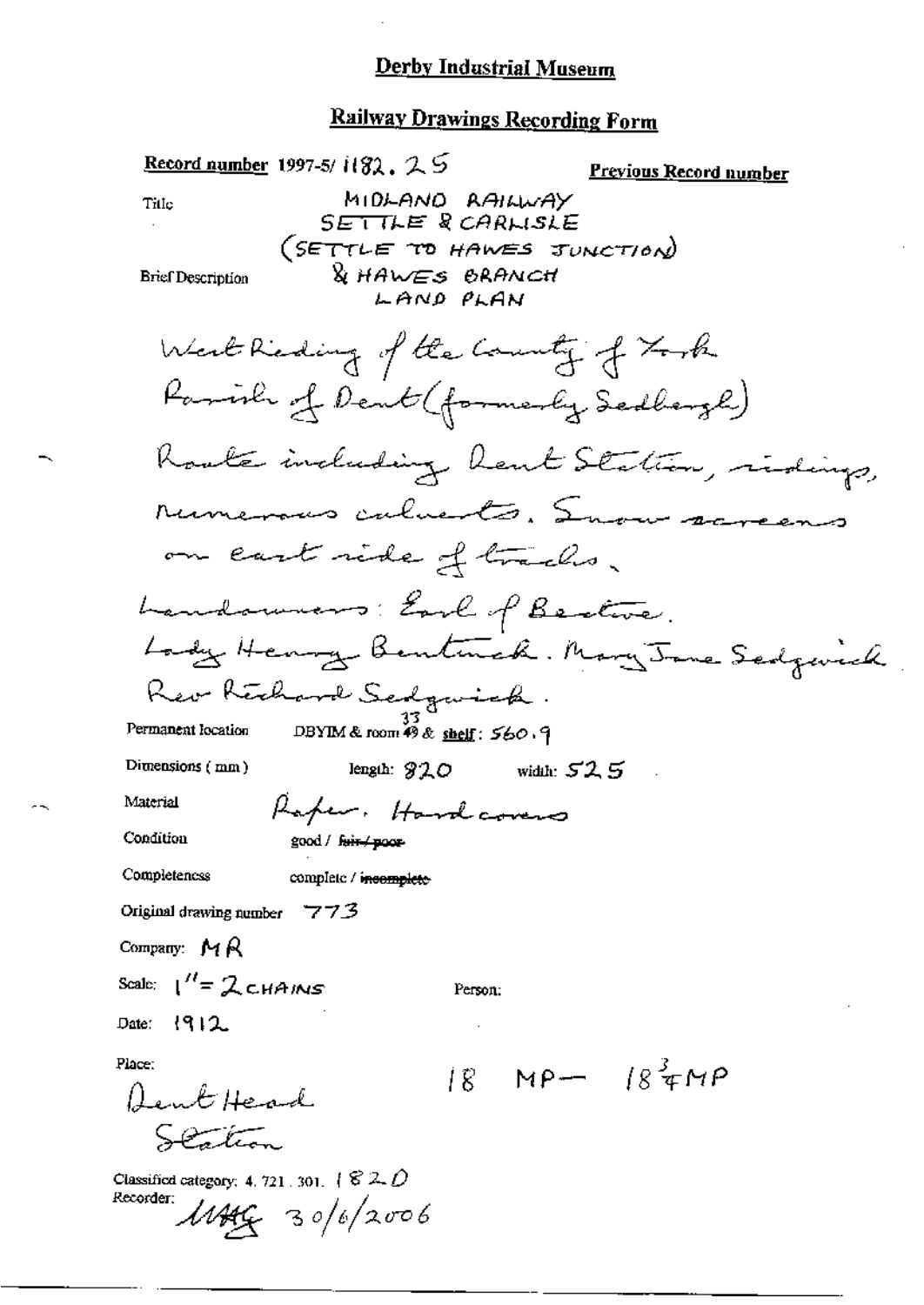# Railway Drawings Recording Form

| Record number 1997-5/1182, 26 |                                        | <u>Previous Record number</u>           |
|-------------------------------|----------------------------------------|-----------------------------------------|
| Title                         | MIDLAND RAILWAY                        |                                         |
|                               | SETTLE & CARLISLE                      |                                         |
|                               | (SETTLE TO HAWES JUNCTION)             |                                         |
| <b>Brief Description</b>      | <b>U</b> HAWES BRANCH<br>LAND PLAN     |                                         |
|                               |                                        |                                         |
|                               | West Reding of the Country of Took     |                                         |
|                               | Parish of Dent (formerly Sedbergh)     |                                         |
|                               |                                        | Koate including routh end of Rischell   |
|                               |                                        | Tunnel. Suau revens au part of          |
|                               | cost ride of tracks.                   |                                         |
|                               |                                        | Landowners: Simon Harker. Torofh Arkew. |
|                               |                                        | Earl of Bertwe, David Mason. Lucy Elam. |
|                               | Rev Robert Richeming wien of Couzill.  |                                         |
| Permanent location            | DBYIM & room $\Theta$ & shelf: $560.9$ |                                         |
| Dimensions (mm)               | length: $920$<br>width: $525$          |                                         |
| Material                      | Rafer. Hard covers                     |                                         |
| Condition                     | good / fair / poor                     |                                         |
| Completeness                  | complete / incomplete                  |                                         |
| Original drawing number 773   |                                        |                                         |
| Company: $MA$                 |                                        |                                         |
| Scale: $1'' \approx 2$ CHAINS | Person:                                |                                         |
| Date: 1912                    |                                        |                                         |
| Place:                        |                                        | $18\frac{3}{4}MP - 19\frac{1}{2}MP$     |
|                               |                                        |                                         |

Classified category: 4, 721, 301,  $\#$   $\$\mathcal{Z}\ \mathcal{D}$ Recorder: 1144 30/6/2006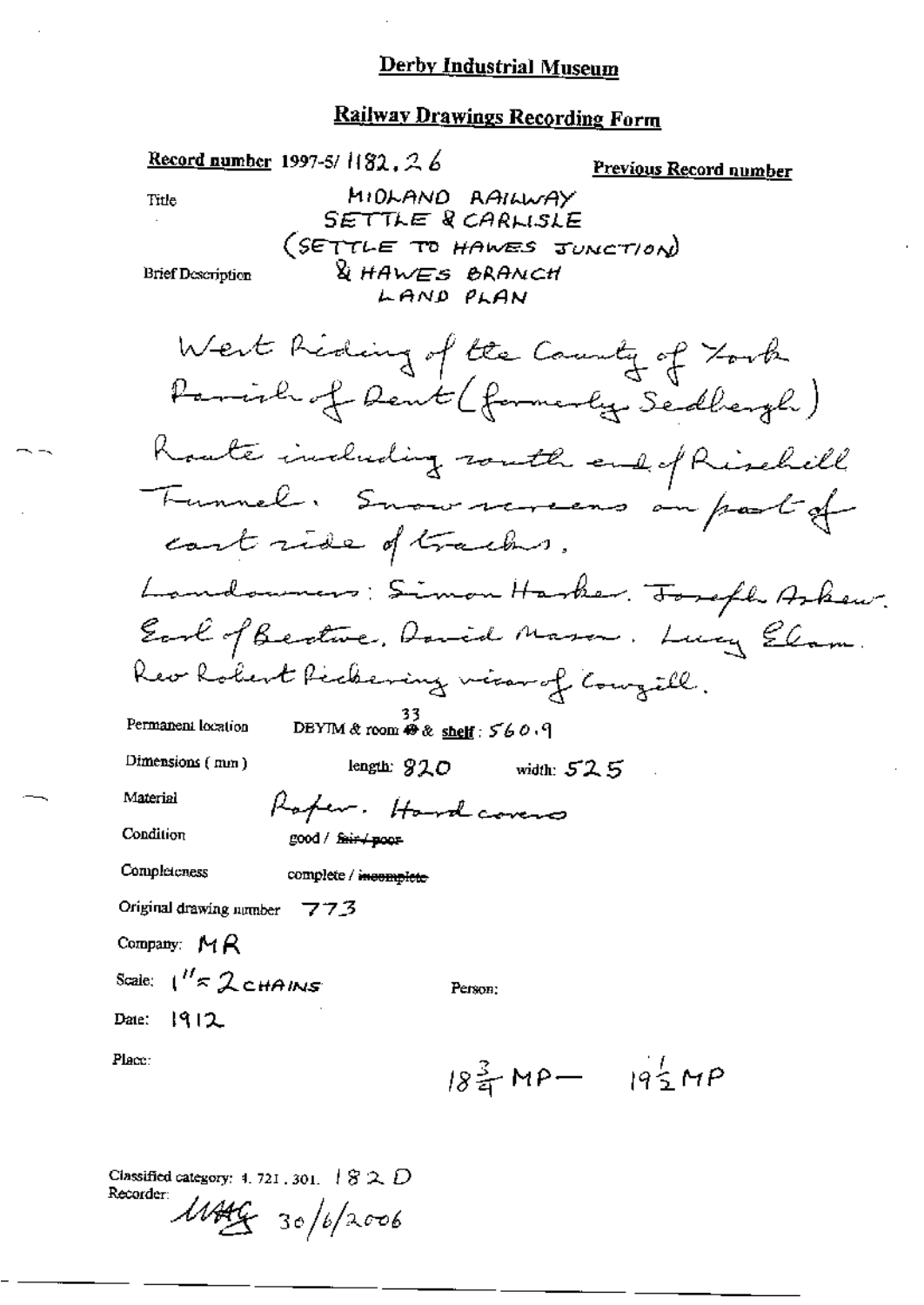### **Railway Drawings Recording Form**

Record number 1997-5/ $182.27$ Previous Record number MIDLAND RAILWAY Title SETTLE & CARLISLE (SETTLE TO HAWES JUNCTION) & HAWES BRANCH **Brief Description** LAND PLAN West Riding of the Country of Fork Parish J Jamedele (formerly Sedlegh)<br>Parish J Dent (formerly Sedlagh) Landonness: Lucy Elam. James Burton. Sarah Hoygarth, Richard Wilkinson.  $\frac{33}{28}$ DBYIM & room@9& shelf; 540.9 Permanent location Dimensions  $(mn)$ length:  $920$  width:  $525$ Material Raper. Hardcovers Condition good / fair / poor Completencss complete / incomplete Original drawing number 773 Company:  $M R$ Scale:  $\frac{1}{s}$  2 chains Person:  $1912$ Date: Place:  $19\frac{1}{2}MP - 30\frac{1}{4}MP$ Rigglillamal Classified category: 4, 721, 301,  $\sqrt{92}$   $\hat{D}$ Recorder:  $1449 - 30/6/2006$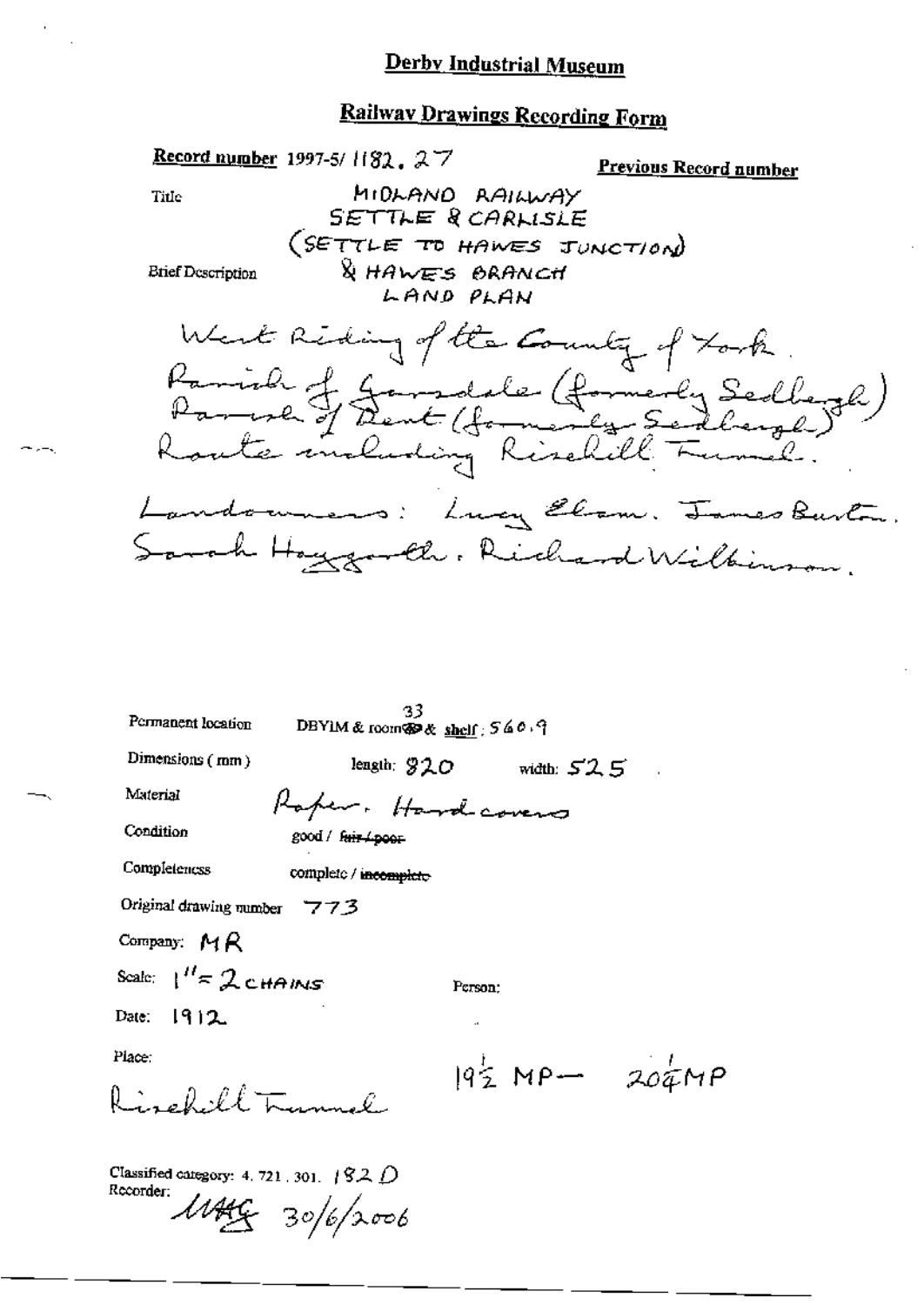### **Railway Drawings Recording Form**

Record number  $1971 - 384/664$ 

**Previous Record number**  $CATTELL$ 

Title

**Brief Description** 

Land plan for tank & water troughs.

| Permanent location      | DBYIM & room # & shelf: |         |        |
|-------------------------|-------------------------|---------|--------|
| Dimensions (mm)         | length:                 |         | width: |
| Material                |                         |         |        |
| Condition               | good / fair / poor      |         |        |
| Completeness            | complete / incomplete   |         |        |
| Original drawing number |                         |         |        |
| Company:                |                         |         |        |
| Scale: $1'' = 40^{-7}$  |                         | Person: |        |
| Date: Nov 1908?         |                         |         |        |
| Place:                  |                         |         |        |
| Howes June              |                         |         |        |
|                         |                         |         |        |

Classified category: 4.721.301. | 82D Recorder:

MISSING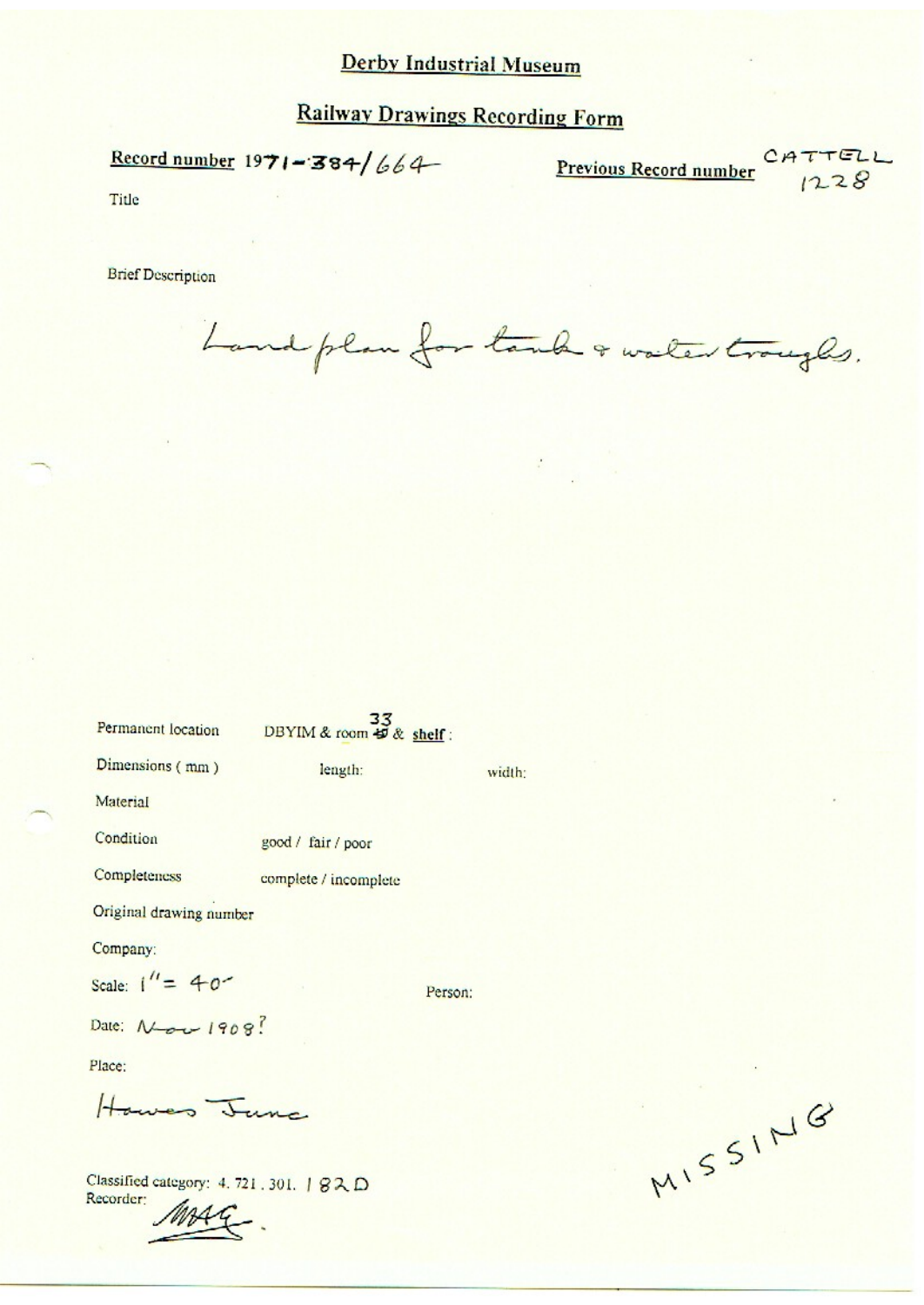# **Railway Drawings Recording Form**

|                               | Record number 1997-5/ $1132.28$                                                           | <b>Previous Record number</b>             |
|-------------------------------|-------------------------------------------------------------------------------------------|-------------------------------------------|
| Title                         | MIDLANO AAILWAY                                                                           |                                           |
| <b>Brief Description</b>      | SETTLE R CARLISLE<br>(SETTLE TO HAWES JUNCTION)<br><b>&amp; HAWES BRANCH</b><br>LAND PLAN |                                           |
|                               | West Riding of the County of York                                                         | Parish of Garrichale (Formerly Scallerge) |
|                               | Route with numerous calverts.                                                             |                                           |
|                               | Landouners: Thomas Winn<br>James Blades. Welliam Harrison.                                |                                           |
|                               | Henry Whalley.                                                                            |                                           |
|                               |                                                                                           |                                           |
| Permanent location            | 33.<br>DBYIM & room $\otimes$ & shelf: $560.$                                             |                                           |
| Dimensions (mm)               | length: $920$                                                                             | width: $52.5$                             |
| Material                      | Raper. Hardcovers                                                                         |                                           |
| Condition                     | good / fair / poor                                                                        |                                           |
| Completeness                  | complete / incomplete                                                                     |                                           |
| Original drawing number       | 773                                                                                       |                                           |
| Company: $MR$                 |                                                                                           |                                           |
| Scale: $1'' \approx 2$ CHAINS | Person:                                                                                   |                                           |

 $1912$ Date:

Place:

.<br>Saint-

щ,

 $204MP - 21MP$ 

Classified category: 4, 721, 301,  $\mid$  8 2,  $\mid$ Recorder 1144G 30/6/2006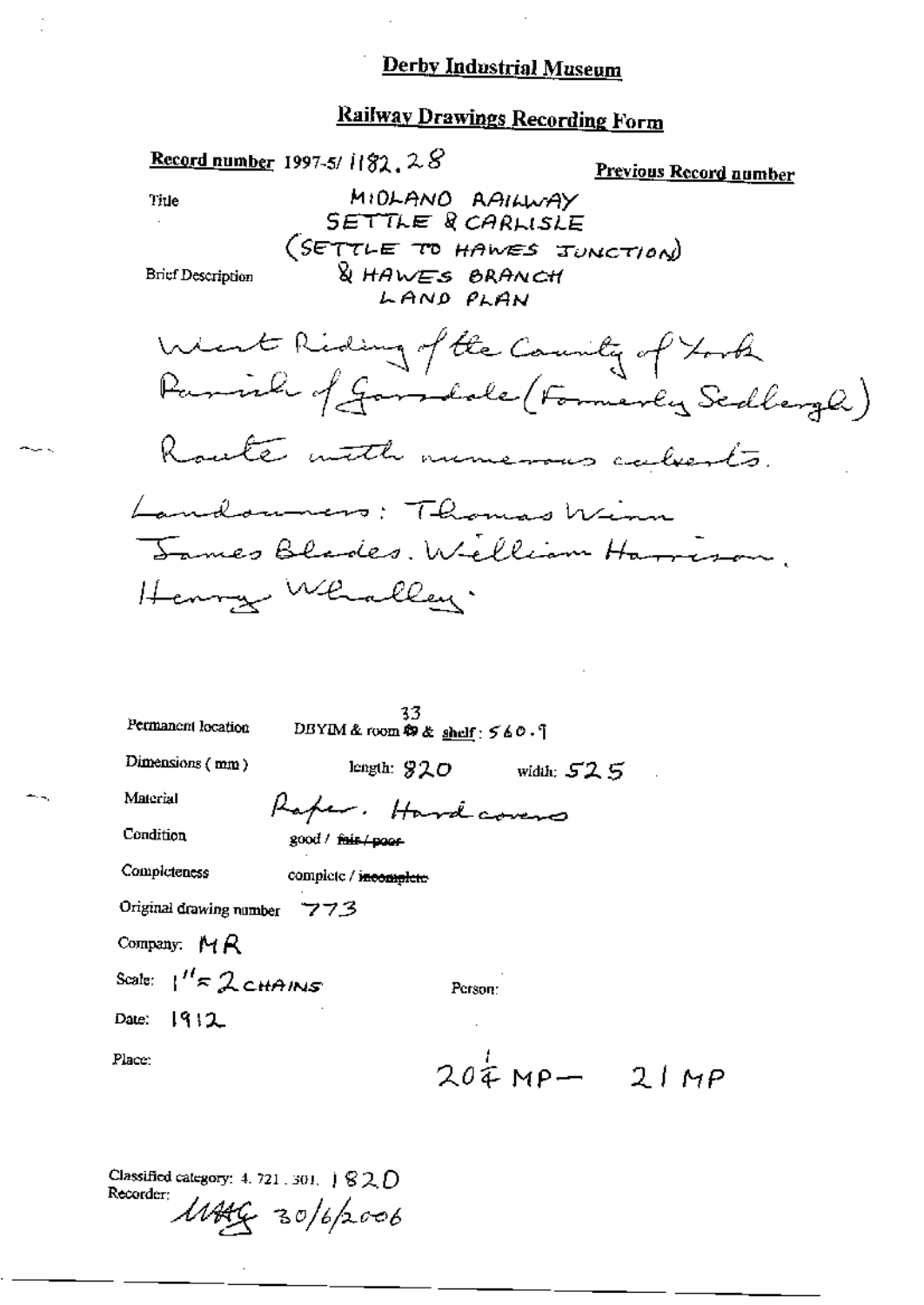### **Railway Drawings Recording Form**

| Record number 1997-5/1182.29<br><u>Previous Record number</u>                           |
|-----------------------------------------------------------------------------------------|
| MIDLAND RAILWAY<br>Ti⊔e<br>SETTLE & CARLISLE<br>(SETTLE TO HAWES JUNCTION)              |
| <b>&amp; HAWES BRANCH</b><br><b>Brief Description</b><br>LAND PLAN                      |
| West Reding of the Country of York                                                      |
| Parish of Sandale (Formerly Sedbergh)                                                   |
| Koute moluding water troughs,                                                           |
| suffly pipe line from reservoir                                                         |
| Handowners: Richard Harfer, John Handley.                                               |
| Henry Wholley. John Wilkinson.                                                          |
| Michael Wilkinson.                                                                      |
| Permanent location                                                                      |
| DBYIM & room $\otimes$ & shelf: $560.9$<br>Dimensions (mm)                              |
| length: $920$ width: $525$<br>Material                                                  |
| Raper. Hardcovers<br>Condition                                                          |
| good / <del>fair / poor</del>                                                           |
| Completeness<br>complete / incomplete                                                   |
| Original drawing number 773                                                             |
| Company: $MR$                                                                           |
| Scale: $1'' = 2$ chains<br>Person:                                                      |
| Date: $ 9 2$                                                                            |
| Place:<br>$21$ MP- $21\frac{2}{3}MP$                                                    |
| Harves Jan                                                                              |
| Water Fraugho.                                                                          |
| Classified category: 4, 721, 301, $\#$ $\mathcal{S} \mathcal{2}$ $\bigcap$<br>Recorder: |
| $14466$ 30/6/2006                                                                       |

 $-1$